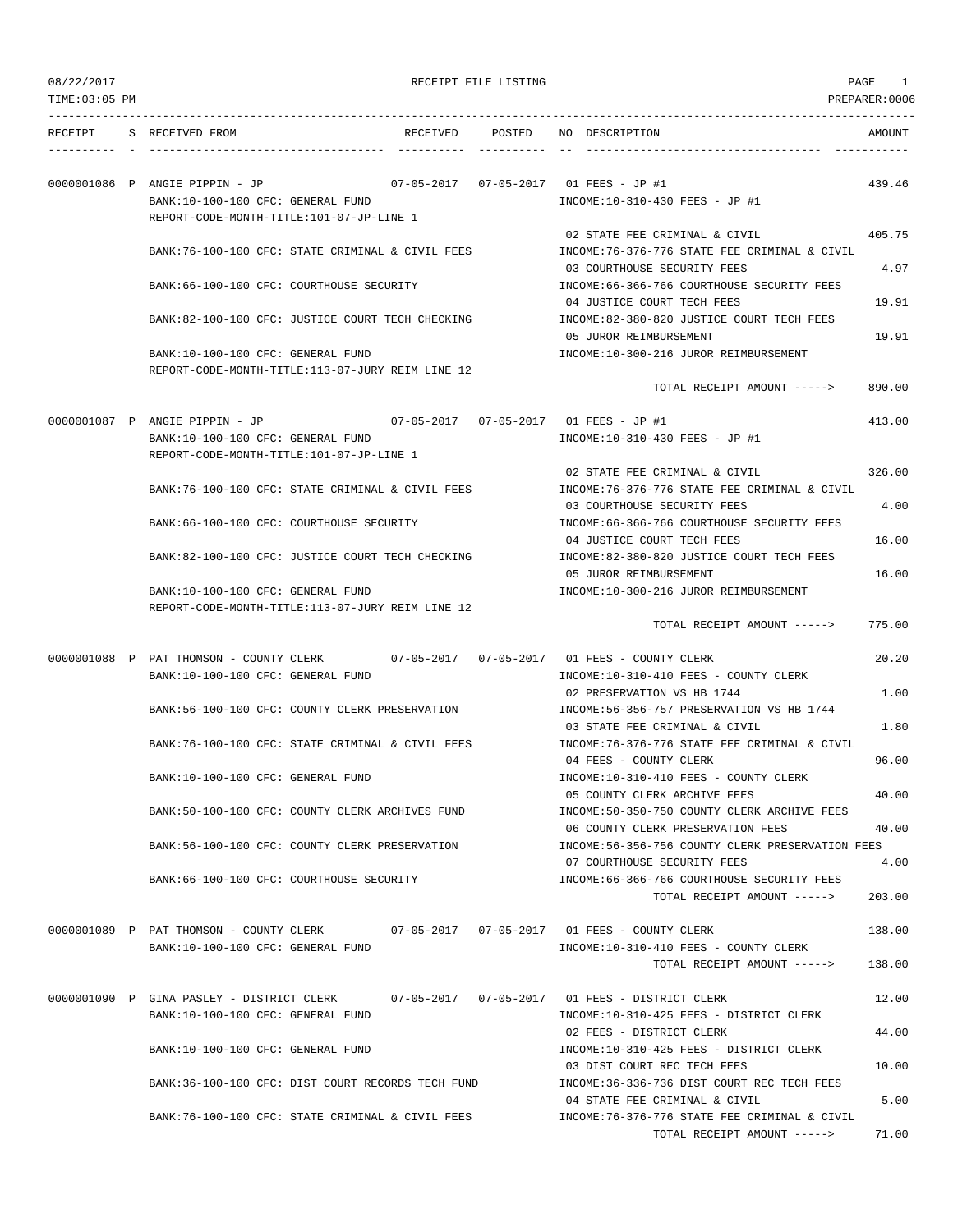| TIME: 03:05 PM |                                                                                                                                          |                                                                                                          | PREPARER:0006    |
|----------------|------------------------------------------------------------------------------------------------------------------------------------------|----------------------------------------------------------------------------------------------------------|------------------|
|                | RECEIPT S RECEIVED FROM                                                                                                                  | RECEIVED POSTED NO DESCRIPTION                                                                           | AMOUNT           |
|                | 0000001091 P JOHNNY ROBERTSON<br>BANK:88-100-100 CFC - AIRPORT FUND                                                                      | INCOME: 88-380-810 AIRPORT REVENUES<br>TOTAL RECEIPT AMOUNT ----->                                       | 200.00<br>200.00 |
|                | 0000001092 P H.T. FILLINGIM - SHERIFF 67-06-2017 07-06-2017 01 BAIL BOND FEES<br>BANK:74-100-100 CFC: BAIL BOND FUND                     | INCOME: 74-374-774 BAIL BOND FEES                                                                        | 15.00            |
|                |                                                                                                                                          | TOTAL RECEIPT AMOUNT ----->                                                                              | 15.00            |
|                | 0000001093 P TEXAS COMPTROLLER OF PUBLIC ACCOUNT 07-06-2017 07-06-2017 01 UNCLAIMED PROPERTY REFUND<br>BANK:10-100-100 CFC: GENERAL FUND | INCOME:10-300-228 UNCLAIMED PROPERTY REFUND<br>TOTAL RECEIPT AMOUNT ----->                               | 403.68<br>403.68 |
|                | 0000001094 P PAT THOMSON - COUNTY CLERK<br>BANK:10-100-100 CFC: GENERAL FUND                                                             | INCOME:10-310-410 FEES - COUNTY CLERK                                                                    | 5.00             |
|                | BANK:50-100-100 CFC: COUNTY CLERK ARCHIVES FUND                                                                                          | 02 COUNTY CLERK ARCHIVE FEES<br>INCOME: 50-350-750 COUNTY CLERK ARCHIVE FEES                             | 10.00            |
|                | BANK:56-100-100 CFC: COUNTY CLERK PRESERVATION                                                                                           | 03 COUNTY CLERK PRESERVATION FEES<br>INCOME: 56-356-756 COUNTY CLERK PRESERVATION FEES                   | 10.00            |
|                | BANK: 66-100-100 CFC: COURTHOUSE SECURITY                                                                                                | 04 COURTHOUSE SECURITY FEES<br>INCOME:66-366-766 COURTHOUSE SECURITY FEES<br>TOTAL RECEIPT AMOUNT -----> | 1.00<br>26.00    |
|                | 0000001095 P PAT THOMSON - COUNTY CLERK 07-06-2017 07-06-2017 01 FEES - COUNTY CLERK                                                     |                                                                                                          | 238.00           |
|                | BANK:10-100-100 CFC: GENERAL FUND                                                                                                        | INCOME:10-310-410 FEES - COUNTY CLERK<br>02 COUNTY CLERK ARCHIVE FEES                                    | 100.00           |
|                | BANK:50-100-100 CFC: COUNTY CLERK ARCHIVES FUND                                                                                          | INCOME:50-350-750 COUNTY CLERK ARCHIVE FEES<br>03 COUNTY CLERK PRESERVATION FEES                         | 100.00           |
|                | BANK:56-100-100 CFC: COUNTY CLERK PRESERVATION                                                                                           | INCOME: 56-356-756 COUNTY CLERK PRESERVATION FEES<br>04 COURTHOUSE SECURITY FEES                         | 10.00            |
|                | BANK:66-100-100 CFC: COURTHOUSE SECURITY                                                                                                 | INCOME:66-366-766 COURTHOUSE SECURITY FEES<br>TOTAL RECEIPT AMOUNT ----->                                | 448.00           |
|                | 0000001096 P TOM GREEN COUNTY<br>BANK:10-100-100 CFC: GENERAL FUND                                                                       | INCOME:10-300-236 SHERIFF - MISC INCOME<br>TOTAL RECEIPT AMOUNT -----> 10,840.00                         | 10,840.00        |
|                | 0000001097 P GINA PASLEY - DISTRICT CLERK                                                                                                |                                                                                                          | 17.00            |
|                | BANK:10-100-100 CFC: GENERAL FUND                                                                                                        | INCOME:10-310-425 FEES - DISTRICT CLERK<br>TOTAL RECEIPT AMOUNT ----->                                   | 17.00            |
|                | 0000001098 P GINA PASLEY - DISTRICT CLERK<br>BANK:10-100-100 CFC: GENERAL FUND                                                           | INCOME:10-310-425 FEES - DISTRICT CLERK                                                                  | 6.00             |
|                | BANK:10-100-100 CFC: GENERAL FUND                                                                                                        | 02 FEES - COUNTY & DISTRICT COURT<br>INCOME:10-310-420 FEES - COUNTY & DISTRICT COURT                    | 25.00            |
|                | BANK:10-100-100 CFC: GENERAL FUND                                                                                                        | 03 FEES - DISTRICT CLERK<br>INCOME:10-310-425 FEES - DISTRICT CLERK                                      | 51.00            |
|                | BANK:10-100-100 CFC: GENERAL FUND                                                                                                        | 04 FEES - SHERIFF<br>INCOME:10-310-455 FEES - SHERIFF                                                    | 15.00            |
|                | BANK:30-100-100 CFC: COURT RECORDS PRES FUND                                                                                             | 05 RECORDS PRESERVATION FEES<br>INCOME:30-330-730 RECORDS PRESERVATION FEES                              | 10.00            |
|                | BANK:36-100-100 CFC: DIST COURT RECORDS TECH FUND                                                                                        | 06 DIST COURT REC TECH FEES<br>INCOME: 36-336-736 DIST COURT REC TECH FEES                               | 10.00            |
|                | BANK:60-100-100 CFC: LAW LIBRARY                                                                                                         | 07 LAW LIBRARY FEES<br>INCOME:60-360-760 LAW LIBRARY FEES                                                | 35.00            |
|                | BANK:63-100-100 CFC: DISTRICT CLERK PRESERVATION                                                                                         | 08 DIST CLERK PRESERVATION FEES<br>INCOME:63-363-763 DIST CLERK PRESERVATION FEES                        | 5.00             |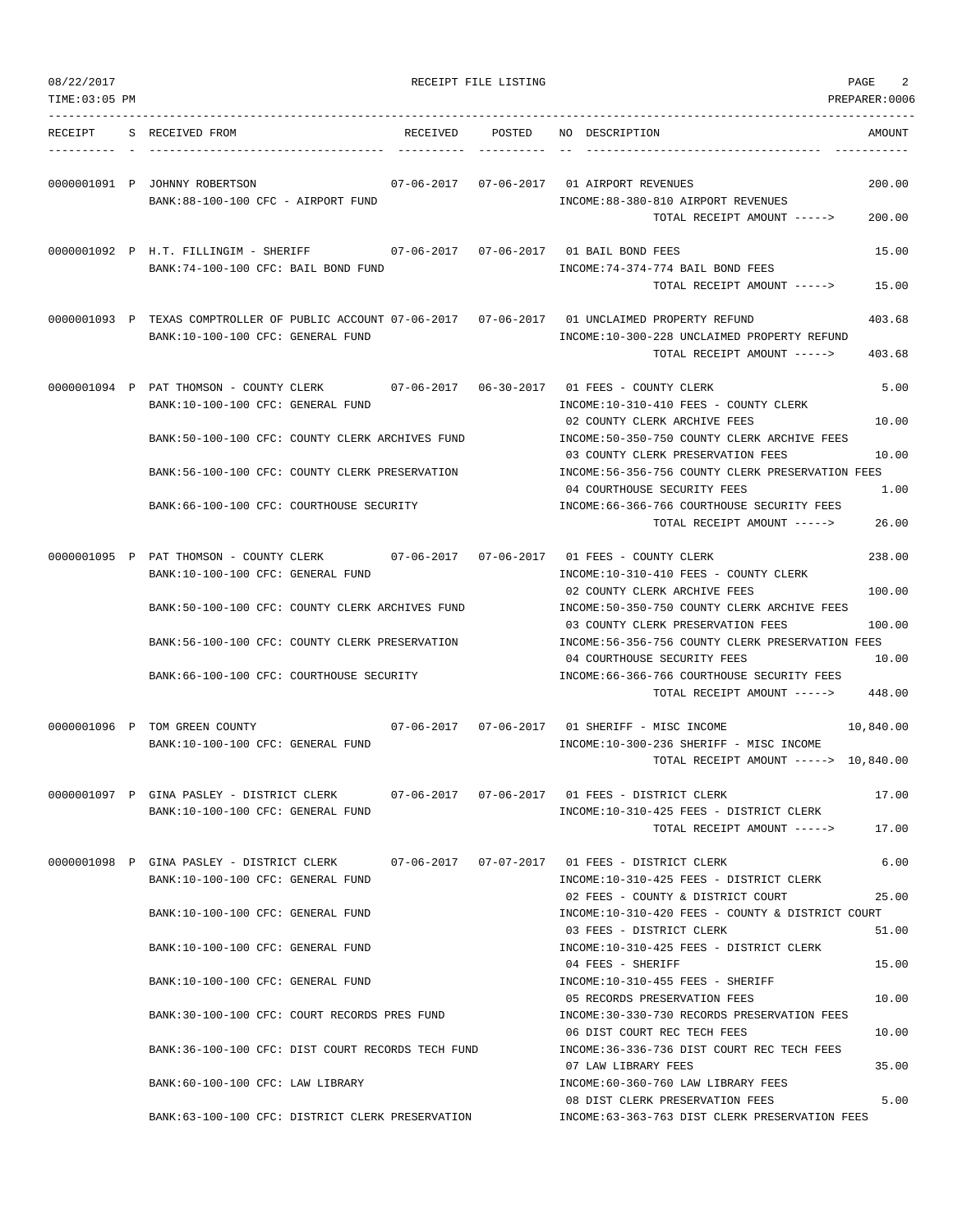TIME:03:05 PM PREPARER:0006

|            | RECEIPT S RECEIVED FROM                                                              | RECEIVED POSTED | NO DESCRIPTION                                | AMOUNT   |
|------------|--------------------------------------------------------------------------------------|-----------------|-----------------------------------------------|----------|
| 0000001098 | Continued                                                                            |                 | 09 COURTHOUSE SECURITY FEES                   | 5.00     |
|            | BANK:66-100-100 CFC: COURTHOUSE SECURITY                                             |                 | INCOME:66-366-766 COURTHOUSE SECURITY FEES    |          |
|            |                                                                                      |                 | 10 COUNTY PRESERVATION FEES                   | 5.00     |
|            | BANK: 68-100-100 CFC: COUNTY PRESERVATION                                            |                 | INCOME: 68-368-768 COUNTY PRESERVATION FEES   |          |
|            |                                                                                      |                 | 11 STATE FEE CRIMINAL & CIVIL                 | 45.00    |
|            | BANK: 76-100-100 CFC: STATE CRIMINAL & CIVIL FEES                                    |                 | INCOME: 76-376-776 STATE FEE CRIMINAL & CIVIL |          |
|            |                                                                                      |                 | 12 STATE FEE CRIMINAL & CIVIL                 | 5.00     |
|            | BANK:76-100-100 CFC: STATE CRIMINAL & CIVIL FEES                                     |                 | INCOME:76-376-776 STATE FEE CRIMINAL & CIVIL  |          |
|            |                                                                                      |                 | 13 STATE FEE CRIMINAL & CIVIL                 | 5.00     |
|            | BANK:76-100-100 CFC: STATE CRIMINAL & CIVIL FEES                                     |                 | INCOME: 76-376-776 STATE FEE CRIMINAL & CIVIL |          |
|            |                                                                                      |                 | 14 STATE FEE CRIMINAL & CIVIL                 | 30.00    |
|            | BANK:76-100-100 CFC: STATE CRIMINAL & CIVIL FEES                                     |                 | INCOME:76-376-776 STATE FEE CRIMINAL & CIVIL  |          |
|            |                                                                                      |                 | 15 STATE FEE CRIMINAL & CIVIL                 | 15.00    |
|            | BANK:76-100-100 CFC: STATE CRIMINAL & CIVIL FEES                                     |                 | INCOME: 76-376-776 STATE FEE CRIMINAL & CIVIL |          |
|            |                                                                                      |                 | 16 STATE FEE CRIMINAL & CIVIL                 | 42.00    |
|            | BANK:76-100-100 CFC: STATE CRIMINAL & CIVIL FEES                                     |                 | INCOME: 76-376-776 STATE FEE CRIMINAL & CIVIL |          |
|            |                                                                                      |                 | TOTAL RECEIPT AMOUNT ----->                   | 309.00   |
|            | 0000001099 P ANGIE PIPPIN - JP                                                       |                 | $07-06-2017$ $07-06-2017$ 01 FEES - JP #1     | 84.50    |
|            | BANK:10-100-100 CFC: GENERAL FUND                                                    |                 | INCOME:10-310-430 FEES - JP #1                |          |
|            | REPORT-CODE-MONTH-TITLE:101-07-JP-LINE 1                                             |                 |                                               |          |
|            |                                                                                      |                 | 02 STATE FEE CRIMINAL & CIVIL                 | 81.50    |
|            | BANK:76-100-100 CFC: STATE CRIMINAL & CIVIL FEES                                     |                 | INCOME:76-376-776 STATE FEE CRIMINAL & CIVIL  |          |
|            |                                                                                      |                 | 03 COURTHOUSE SECURITY FEES                   | 1.00     |
|            | BANK:66-100-100 CFC: COURTHOUSE SECURITY                                             |                 | INCOME: 66-366-766 COURTHOUSE SECURITY FEES   |          |
|            |                                                                                      |                 | 04 JUSTICE COURT TECH FEES                    | 4.00     |
|            | BANK:82-100-100 CFC: JUSTICE COURT TECH CHECKING                                     |                 | INCOME:82-380-820 JUSTICE COURT TECH FEES     |          |
|            |                                                                                      |                 | 05 JUROR REIMBURSEMENT                        | 4.00     |
|            | BANK:10-100-100 CFC: GENERAL FUND                                                    |                 | INCOME:10-300-216 JUROR REIMBURSEMENT         |          |
|            | REPORT-CODE-MONTH-TITLE:113-07-JURY REIM LINE 12                                     |                 |                                               |          |
|            |                                                                                      |                 | TOTAL RECEIPT AMOUNT ----->                   | 175.00   |
|            | 0000001100 P ANGIE PIPPIN - JP 07-06-2017 07-06-2017 01 FEES - JP #1                 |                 |                                               | 298.50   |
|            | BANK:10-100-100 CFC: GENERAL FUND                                                    |                 | INCOME:10-310-430 FEES - JP #1                |          |
|            | REPORT-CODE-MONTH-TITLE:101-07-JP-LINE 1                                             |                 |                                               |          |
|            |                                                                                      |                 | 02 STATE FEE CRIMINAL & CIVIL                 | 244.50   |
|            | BANK:76-100-100 CFC: STATE CRIMINAL & CIVIL FEES                                     |                 | INCOME:76-376-776 STATE FEE CRIMINAL & CIVIL  |          |
|            |                                                                                      |                 | 03 COURTHOUSE SECURITY FEES                   | 3.00     |
|            | BANK:66-100-100 CFC: COURTHOUSE SECURITY                                             |                 | INCOME:66-366-766 COURTHOUSE SECURITY FEES    |          |
|            |                                                                                      |                 | 04 JUSTICE COURT TECH FEES                    | 12.00    |
|            | BANK:82-100-100 CFC: JUSTICE COURT TECH CHECKING                                     |                 | INCOME:82-380-820 JUSTICE COURT TECH FEES     |          |
|            |                                                                                      |                 | 05 JUROR REIMBURSEMENT                        | 12.00    |
|            | BANK:10-100-100 CFC: GENERAL FUND                                                    |                 | INCOME:10-300-216 JUROR REIMBURSEMENT         |          |
|            | REPORT-CODE-MONTH-TITLE:113-07-JURY REIM LINE 12                                     |                 |                                               |          |
|            |                                                                                      |                 | TOTAL RECEIPT AMOUNT ----->                   | 570.00   |
|            | 0000001101 P EMILIA GARCIA - SENIOR CITIZENS 07-07-2017 07-07-2017 01 FOOD DONATIONS |                 |                                               | 45.00    |
|            | BANK: 78-100-100 CFC: SENIOR CITIZENS                                                |                 | INCOME: 78-378-712 FOOD DONATIONS             |          |
|            |                                                                                      |                 | 02 FOOD DONATIONS                             | 442.00   |
|            | BANK: 78-100-100 CFC: SENIOR CITIZENS                                                |                 | INCOME: 78-378-712 FOOD DONATIONS             |          |
|            |                                                                                      |                 | 03 FOOD DONATIONS                             | 54.35    |
|            | BANK:78-100-100 CFC: SENIOR CITIZENS                                                 |                 | INCOME: 78-378-712 FOOD DONATIONS             |          |
|            |                                                                                      |                 | TOTAL RECEIPT AMOUNT ----->                   | 541.35   |
|            |                                                                                      |                 |                                               |          |
|            | 0000001102 P APPRAISAL DISTRICT - I&S 67-07-2017 07-07-2017 01 ADVALOREM TAXES       |                 |                                               | 1,846.24 |
|            | BANK:10-100-120 INTEREST & SINKING CHECKING                                          |                 | INCOME:10-300-100 ADVALOREM TAXES             |          |
|            |                                                                                      |                 | TOTAL RECEIPT AMOUNT -----> 1,846.24          |          |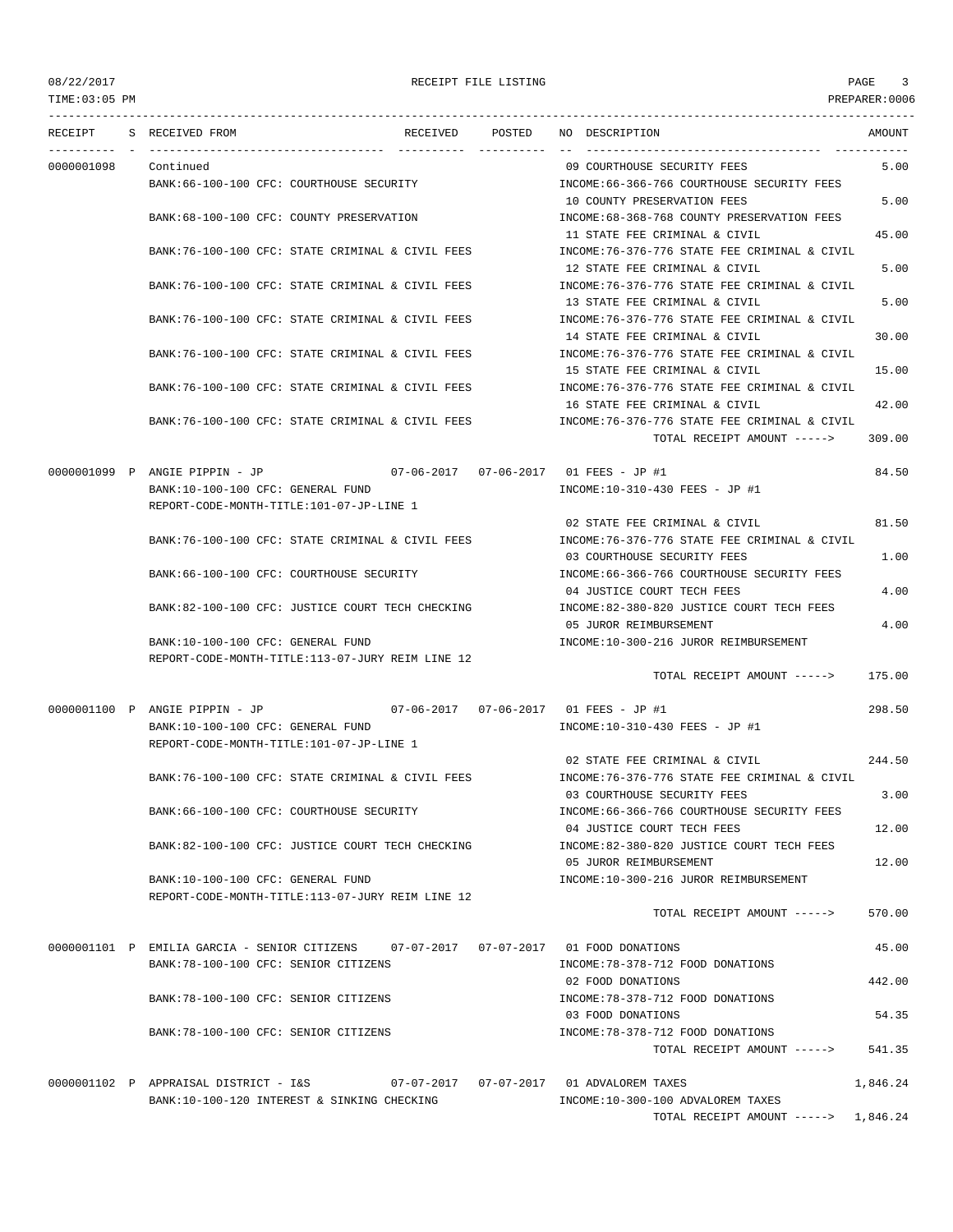| 08/22/2017     |                                                                                 |                                                  | RECEIPT FILE LISTING              |                                                                                                                               | PAGE<br>4            |
|----------------|---------------------------------------------------------------------------------|--------------------------------------------------|-----------------------------------|-------------------------------------------------------------------------------------------------------------------------------|----------------------|
| TIME: 03:05 PM |                                                                                 |                                                  |                                   |                                                                                                                               | PREPARER: 0006       |
| RECEIPT        | S RECEIVED FROM                                                                 |                                                  | RECEIVED POSTED                   | NO DESCRIPTION                                                                                                                | AMOUNT               |
|                | 0000001103 P APPRAISAL DISTRICT - M&O<br>BANK:10-100-100 CFC: GENERAL FUND      |                                                  |                                   | INCOME:10-300-100 ADVALOREM TAXES                                                                                             | 6,400.62             |
|                |                                                                                 |                                                  |                                   | TOTAL RECEIPT AMOUNT ----->                                                                                                   | 6,400.62             |
|                | 0000001104 P PAT THOMSON - COUNTY CLERK<br>BANK:10-100-100 CFC: GENERAL FUND    |                                                  | 07-07-2017 07-07-2017             | 01 FEES - COUNTY CLERK<br>INCOME:10-310-410 FEES - COUNTY CLERK<br>02 COUNTY CLERK ARCHIVE FEES                               | 159.40<br>20.00      |
|                |                                                                                 | BANK:50-100-100 CFC: COUNTY CLERK ARCHIVES FUND  |                                   | INCOME:50-350-750 COUNTY CLERK ARCHIVE FEES                                                                                   |                      |
|                |                                                                                 | BANK:56-100-100 CFC: COUNTY CLERK PRESERVATION   |                                   | 03 COUNTY CLERK PRESERVATION FEES<br>INCOME:56-356-756 COUNTY CLERK PRESERVATION FEES                                         | 20.00                |
|                |                                                                                 | BANK:56-100-100 CFC: COUNTY CLERK PRESERVATION   |                                   | 04 PRESERVATION VS HB 1744<br>INCOME:56-356-757 PRESERVATION VS HB 1744                                                       | 2.00                 |
|                | BANK: 66-100-100 CFC: COURTHOUSE SECURITY                                       |                                                  |                                   | 05 COURTHOUSE SECURITY FEES<br>INCOME: 66-366-766 COURTHOUSE SECURITY FEES                                                    | 2.00                 |
|                |                                                                                 | BANK:76-100-100 CFC: STATE CRIMINAL & CIVIL FEES |                                   | 06 STATE FEE CRIMINAL & CIVIL<br>INCOME: 76-376-776 STATE FEE CRIMINAL & CIVIL<br>TOTAL RECEIPT AMOUNT ----->                 | 3.60<br>207.00       |
|                |                                                                                 |                                                  |                                   |                                                                                                                               |                      |
|                | 0000001105 P PAT THOMSON - COUNTY CLERK<br>BANK:10-100-100 CFC: GENERAL FUND    |                                                  |                                   | 07-07-2017  07-07-2017  01 FEES - COUNTY CLERK<br>INCOME:10-310-410 FEES - COUNTY CLERK                                       | 20.20                |
|                |                                                                                 | BANK:56-100-100 CFC: COUNTY CLERK PRESERVATION   |                                   | 02 PRESERVATION VS HB 1744<br>INCOME: 56-356-757 PRESERVATION VS HB 1744                                                      | 1.00                 |
|                |                                                                                 | BANK:76-100-100 CFC: STATE CRIMINAL & CIVIL FEES |                                   | 03 STATE FEE CRIMINAL & CIVIL<br>INCOME:76-376-776 STATE FEE CRIMINAL & CIVIL                                                 | 1.80                 |
|                |                                                                                 |                                                  |                                   | TOTAL RECEIPT AMOUNT ----->                                                                                                   | 23.00                |
|                | 0000001106 P JONNYE GIBSON - TAX COLLECTOR<br>BANK:10-100-100 CFC: GENERAL FUND |                                                  | $07 - 07 - 2017$ $07 - 07 - 2017$ | 01 FEES - TAX COLLECTOR<br>INCOME:10-310-445 FEES - TAX COLLECTOR                                                             | 1.00                 |
|                |                                                                                 | BANK:11-100-100 CFC: ROAD & BRIDGE PRECINCT 1    |                                   | 02 MOTOR VEHICLE REGISTRATION<br>INCOME:11-311-110 MOTOR VEHICLE REGISTRATION<br>03 MOTOR VEHICLE REGISTRATION                | 2,052.76<br>2,052.76 |
|                |                                                                                 | BANK:12-100-100 CFC: ROAD & BRIDGE PRECINCT 2    |                                   | INCOME:12-312-110 MOTOR VEHICLE REGISTRATION<br>04 MOTOR VEHICLE REGISTRATION                                                 | 2,052.76             |
|                |                                                                                 | BANK:13-100-100 CFC: ROAD & BRIDGE PRECINCT 3    |                                   | INCOME:13-313-110 MOTOR VEHICLE REGISTRATION                                                                                  | 2,052.74             |
|                |                                                                                 | BANK:14-100-100 CFC: ROAD & BRIDGE PRECINCT 4    |                                   | 05 MOTOR VEHICLE REGISTRATION<br>INCOME:14-314-110 MOTOR VEHICLE REGISTRATION                                                 |                      |
|                | BANK:10-100-100 CFC: GENERAL FUND                                               |                                                  |                                   | 06 FEES - TITLE<br>INCOME:10-310-447 FEES - TITLE                                                                             | 100.00               |
|                | BANK:10-100-100 CFC: GENERAL FUND                                               |                                                  |                                   | 07 INTEREST EARNED<br>INCOME:10-300-180 INTEREST EARNED                                                                       | 1.26                 |
|                |                                                                                 |                                                  |                                   | TOTAL RECEIPT AMOUNT -----> 8,313.28                                                                                          |                      |
|                | BANK:10-100-100 CFC: GENERAL FUND                                               |                                                  |                                   | 0000001107 P PAT THOMSON - COUNTY CLERK 07-10-2017 07-10-2017 01 FEES - COUNTY CLERK<br>INCOME:10-310-410 FEES - COUNTY CLERK | 34.00                |
|                |                                                                                 | BANK:50-100-100 CFC: COUNTY CLERK ARCHIVES FUND  |                                   | 02 COUNTY CLERK ARCHIVE FEES<br>INCOME:50-350-750 COUNTY CLERK ARCHIVE FEES                                                   | 10.00                |
|                |                                                                                 | BANK:56-100-100 CFC: COUNTY CLERK PRESERVATION   |                                   | 03 COUNTY CLERK PRESERVATION FEES<br>INCOME: 56-356-756 COUNTY CLERK PRESERVATION FEES                                        | 10.00                |
|                | BANK: 66-100-100 CFC: COURTHOUSE SECURITY                                       |                                                  |                                   | 04 COURTHOUSE SECURITY FEES<br>INCOME: 66-366-766 COURTHOUSE SECURITY FEES                                                    | 1.00                 |
|                |                                                                                 |                                                  |                                   | 05 FEES - COUNTY CLERK                                                                                                        | 9.00                 |
|                | BANK:10-100-100 CFC: GENERAL FUND                                               |                                                  |                                   | INCOME:10-310-410 FEES - COUNTY CLERK<br>TOTAL RECEIPT AMOUNT ----->                                                          | 64.00                |
|                | 0000001108 P ANGIE PIPPIN - JP                                                  |                                                  |                                   | 07-07-2017  07-10-2017  01 FEES - JP #1                                                                                       | 84.50                |

BANK:10-100-100 CFC: GENERAL FUND INCOME:10-310-430 FEES - JP #1 REPORT-CODE-MONTH-TITLE:101-07-JP-LINE 1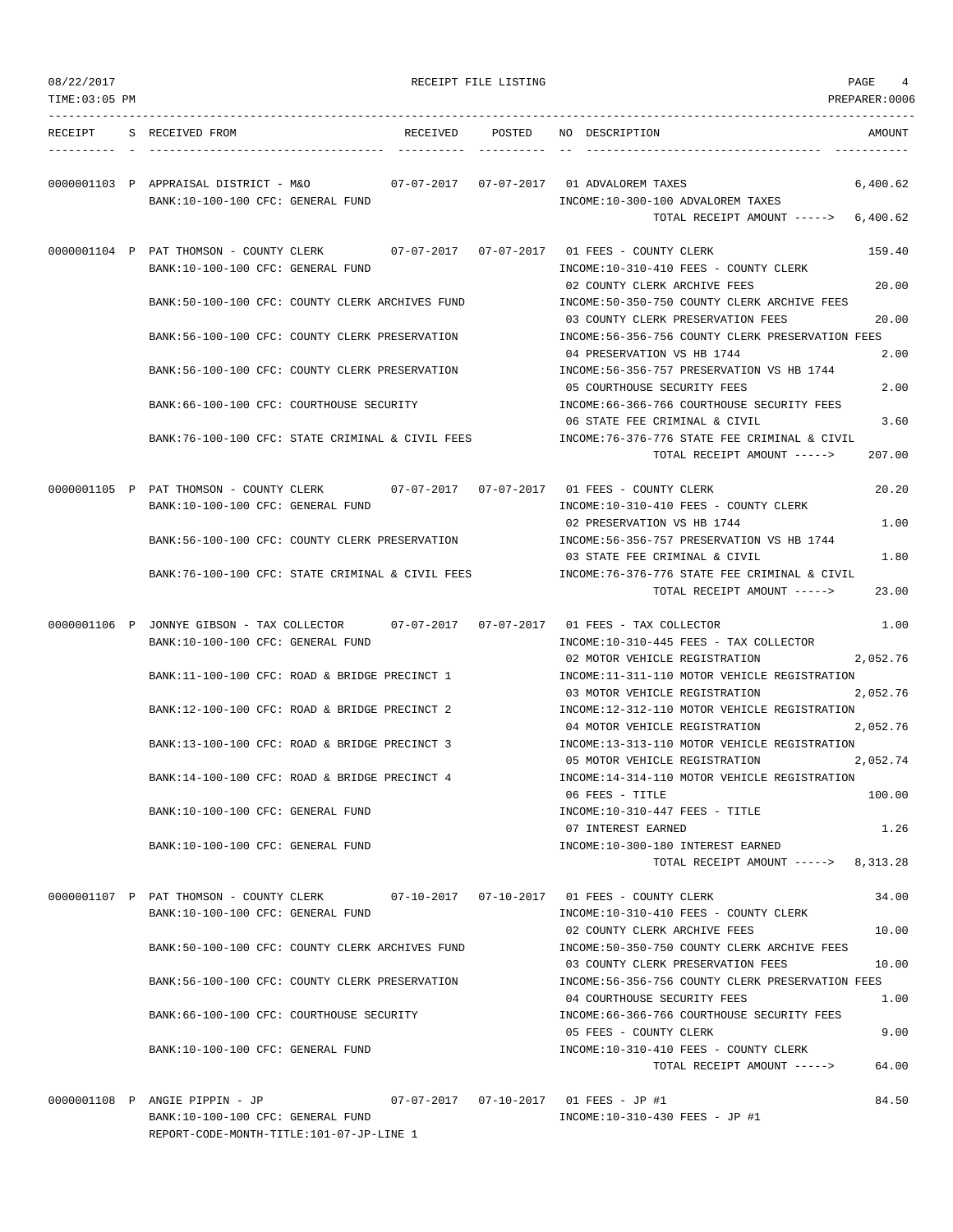TIME:03:05 PM PREPARER:0006

### 08/22/2017 RECEIPT FILE LISTING PAGE 5

--------------------------------------------------------------------------------------------------------------------------------- RECEIPT S RECEIVED FROM RECEIVED POSTED NO DESCRIPTION AMOUNT ---------- - ----------------------------------- ---------- ---------- -- ----------------------------------- ----------- 0000001108 Continued 02 STATE FEE CRIMINAL & CIVIL 81.50 BANK:76-100-100 CFC: STATE CRIMINAL & CIVIL FEES INCOME:76-376-776 STATE FEE CRIMINAL & CIVIL 03 COURTHOUSE SECURITY FEES 1.00 BANK:66-100-100 CFC: COURTHOUSE SECURITY INCOME:66-366-766 COURTHOUSE SECURITY FEES 04 JUSTICE COURT TECH FEES 4.00 BANK:82-100-100 CFC: JUSTICE COURT TECH CHECKING  $\qquad \qquad \text{INCOME:82-380-820}\text{ JUSTICE COURT TECH FEES}$ 05 JUROR REIMBURSEMENT 4.00 BANK:10-100-100 CFC: GENERAL FUND SANK:10-300-216 JUROR REIMBURSEMENT REPORT-CODE-MONTH-TITLE:113-07-JURY REIM LINE 12 TOTAL RECEIPT AMOUNT -----> 175.00 0000001109 P HEALTH & HUMAN SERVICES 07-11-2017 07-11-2017 01 DEPT OF AGING & DISABILITY 2,123.55 BANK:78-100-100 CFC: SENIOR CITIZENS INCOME:78-378-714 DEPT OF AGING & DISABILITY TOTAL RECEIPT AMOUNT -----> 2,123.55 0000001110 P TEXAS DEPARTMENT OF TRANSPORTATION 07-11-2017 07-11-2017 01 REPAIRS & MAINTENANCE 2,288.30 BANK:11-100-100 CFC: ROAD & BRIDGE PRECINCT 1 INCOME:11-611-320 REPAIRS & MAINTENANCE 02 SUPPLIES 10,029.05 BANK:12-100-100 CFC: ROAD & BRIDGE PRECINCT 2 INCOME:12-612-305 SUPPLIES 03 UTILITIES 800.00 BANK:12-100-100 CFC: ROAD & BRIDGE PRECINCT 2 INCOME:12-612-380 UTILITIES 04 SALARY - PART TIME 1,500.00 BANK:12-100-100 CFC: ROAD & BRIDGE PRECINCT 2 INCOME:12-612-120 SALARY - PART TIME 05 DIESEL, OIL, AND GASOLINE 8,941.00 BANK:12-100-100 CFC: ROAD & BRIDGE PRECINCT 2 INCOME:12-612-700 DIESEL, OIL, AND GASOLINE 06 COMMUNICATIONS 300.00 BANK:12-100-100 CFC: ROAD & BRIDGE PRECINCT 2 INCOME:12-612-310 COMMUNICATIONS 07 SUPPLIES 13,134.39 BANK:13-100-100 CFC: ROAD & BRIDGE PRECINCT 3 INCOME:13-613-305 SUPPLIES 08 SALARY - PART TIME 1,500.00 BANK:14-100-100 CFC: ROAD & BRIDGE PRECINCT 4 INCOME:14-614-120 SALARY - PART TIME 09 DIESEL, OIL, AND GASOLINE 20,000.00 BANK:14-100-100 CFC: ROAD & BRIDGE PRECINCT 4 INCOME:14-614-700 DIESEL, OIL, AND GASOLINE 10 SUPPLIES 15,308.02 BANK:14-100-100 CFC: ROAD & BRIDGE PRECINCT 4 INCOME:14-614-305 SUPPLIES TOTAL RECEIPT AMOUNT -----> 73,800.76 0000001111 P GINA PASLEY - DISTRICT CLERK 07-10-2017 07-11-2017 01 FEES - DISTRICT CLERK 8.00 BANK:10-100-100 CFC: GENERAL FUND INCOME:10-310-425 FEES - DISTRICT CLERK TOTAL RECEIPT AMOUNT -----> 8.00 0000001112 P PAT THOMSON - COUNTY CLERK 07-11-2017 07-11-2017 01 FEES - COUNTY CLERK 231.75 BANK:10-100-100 CFC: GENERAL FUND INCOME:10-310-410 FEES - COUNTY CLERK 02 COUNTY CLERK ARCHIVE FEES 10.00 BANK:50-100-100 CFC: COUNTY CLERK ARCHIVES FUND INCOME:50-350-750 COUNTY CLERK ARCHIVE FEES 03 COUNTY CLERK PRESERVATION FEES 10.00 BANK:56-100-100 CFC: COUNTY CLERK PRESERVATION INCOME:56-356-756 COUNTY CLERK PRESERVATION FEES 04 PRESERVATION VS HB 1744 3.00 BANK:56-100-100 CFC: COUNTY CLERK PRESERVATION INCOME:56-356-757 PRESERVATION VS HB 1744 05 COURTHOUSE SECURITY FEES 1.00 BANK:66-100-100 CFC: COURTHOUSE SECURITY INCOME:66-366-766 COURTHOUSE SECURITY FEES 06 STATE FEE CRIMINAL & CIVIL 30.00 BANK:76-100-100 CFC: STATE CRIMINAL & CIVIL FEES INCOME:76-376-776 STATE FEE CRIMINAL & CIVIL 07 FEES - COUNTY CLERK 349.00 BANK:10-100-100 CFC: GENERAL FUND INCOME:10-310-410 FEES - COUNTY CLERK 08 FEES - COUNTY CLERK 250.00 BANK:10-100-100 CFC: GENERAL FUND INCOME:10-310-410 FEES - COUNTY CLERK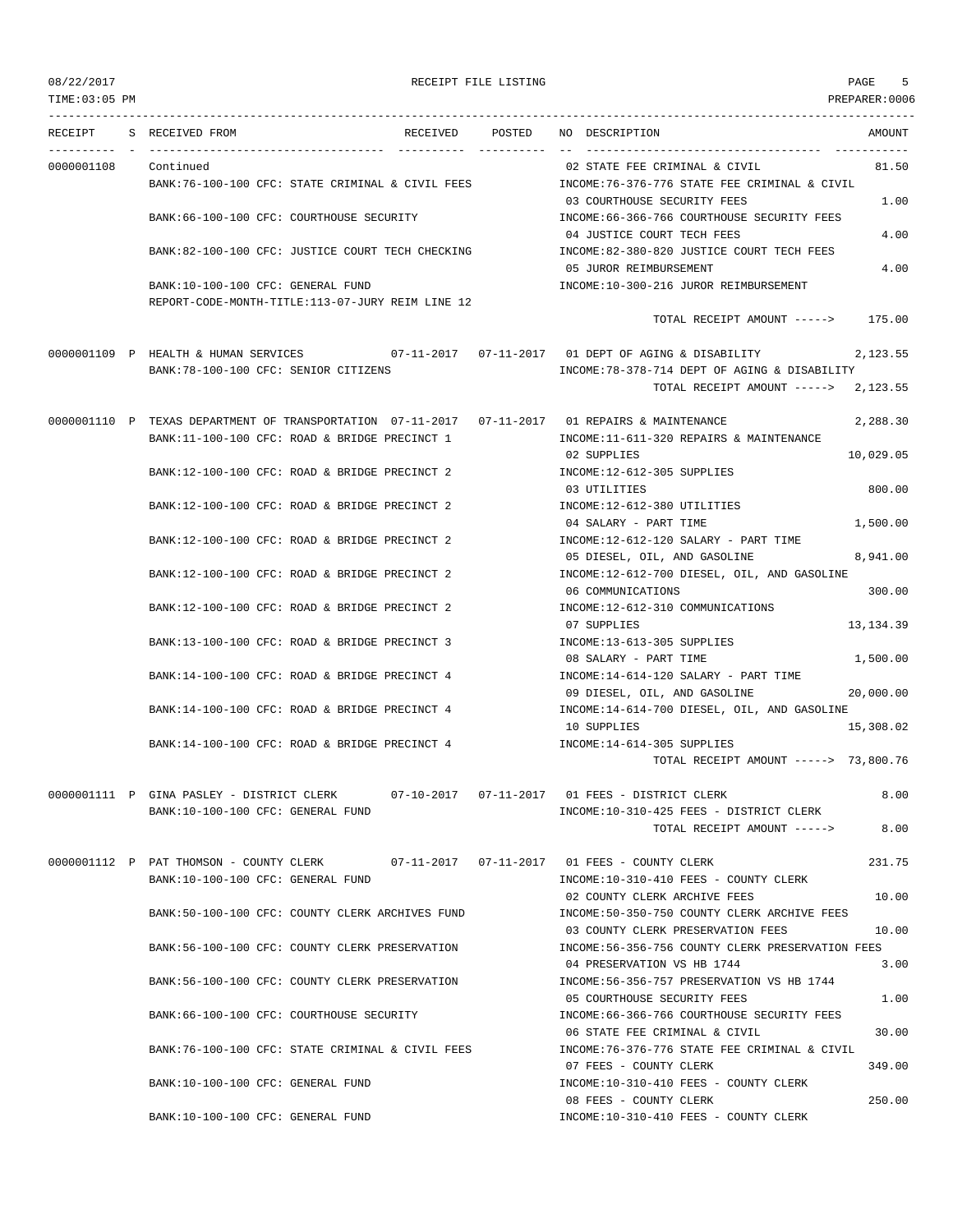PAGE THE LISTING RECEIPT FILE LISTING

| TIME:03:05 PM |                                                                                      |                      |                                                                                     | PREPARER:0006 |
|---------------|--------------------------------------------------------------------------------------|----------------------|-------------------------------------------------------------------------------------|---------------|
| RECEIPT       | S RECEIVED FROM<br>RECEIVED                                                          | POSTED<br>---------- | NO DESCRIPTION                                                                      | AMOUNT        |
| 0000001112    | Continued                                                                            |                      | 09 COUNTY CLERK PRESERVATION FEES                                                   | 250.00        |
|               | BANK: 56-100-100 CFC: COUNTY CLERK PRESERVATION                                      |                      | INCOME:56-356-756 COUNTY CLERK PRESERVATION FEES                                    |               |
|               |                                                                                      |                      | 10 COURTHOUSE SECURITY FEES                                                         | 25.00         |
|               | BANK:66-100-100 CFC: COURTHOUSE SECURITY                                             |                      | INCOME: 66-366-766 COURTHOUSE SECURITY FEES<br>TOTAL RECEIPT AMOUNT -----> 1,159.75 |               |
|               | 0000001113 P PAT THOMSON - COUNTY CLERK 07-11-2017 07-11-2017 01 FEES - COUNTY CLERK |                      |                                                                                     | 1,038.75      |
|               | BANK:10-100-100 CFC: GENERAL FUND                                                    |                      | INCOME:10-310-410 FEES - COUNTY CLERK                                               |               |
|               |                                                                                      |                      | 02 COUNTY CLERK ARCHIVE FEES                                                        | 10.00         |
|               | BANK:50-100-100 CFC: COUNTY CLERK ARCHIVES FUND                                      |                      | INCOME:50-350-750 COUNTY CLERK ARCHIVE FEES                                         |               |
|               |                                                                                      |                      | 03 COUNTY CLERK PRESERVATION FEES                                                   | 10.00         |
|               | BANK:56-100-100 CFC: COUNTY CLERK PRESERVATION                                       |                      | INCOME:56-356-756 COUNTY CLERK PRESERVATION FEES<br>04 PRESERVATION VS HB 1744      | 3.00          |
|               | BANK:56-100-100 CFC: COUNTY CLERK PRESERVATION                                       |                      | INCOME: 56-356-757 PRESERVATION VS HB 1744                                          |               |
|               |                                                                                      |                      | 05 COURTHOUSE SECURITY FEES                                                         | 1.00          |
|               | BANK:66-100-100 CFC: COURTHOUSE SECURITY                                             |                      | INCOME: 66-366-766 COURTHOUSE SECURITY FEES                                         |               |
|               |                                                                                      |                      | TOTAL RECEIPT AMOUNT -----> 1,062.75                                                |               |
|               | $07-10-2017$ $07-12-2017$ $01$ FEES - JP #1<br>0000001114 P ANGIE PIPPIN - JP        |                      |                                                                                     | 180.50        |
|               | BANK:10-100-100 CFC: GENERAL FUND                                                    |                      | INCOME:10-310-430 FEES - JP #1                                                      |               |
|               | REPORT-CODE-MONTH-TITLE:101-07-JP-LINE 1                                             |                      |                                                                                     |               |
|               |                                                                                      |                      | 02 STATE FEE CRIMINAL & CIVIL                                                       | 244.50        |
|               | BANK:76-100-100 CFC: STATE CRIMINAL & CIVIL FEES                                     |                      | INCOME:76-376-776 STATE FEE CRIMINAL & CIVIL<br>03 COURTHOUSE SECURITY FEES         | 3.00          |
|               | BANK:66-100-100 CFC: COURTHOUSE SECURITY                                             |                      | INCOME: 66-366-766 COURTHOUSE SECURITY FEES                                         |               |
|               |                                                                                      |                      | 04 JUSTICE COURT TECH FEES                                                          | 12.00         |
|               | BANK:82-100-100 CFC: JUSTICE COURT TECH CHECKING                                     |                      | INCOME:82-380-820 JUSTICE COURT TECH FEES                                           |               |
|               |                                                                                      |                      | 05 JUROR REIMBURSEMENT                                                              | 12.00         |
|               | BANK:10-100-100 CFC: GENERAL FUND                                                    |                      | INCOME:10-300-216 JUROR REIMBURSEMENT                                               |               |
|               | REPORT-CODE-MONTH-TITLE:113-07-JURY REIM LINE 12                                     |                      | TOTAL RECEIPT AMOUNT ----->                                                         | 452.00        |
|               |                                                                                      |                      |                                                                                     |               |
|               | 0000001115 P ANGIE PIPPIN - JP                                                       |                      |                                                                                     | 50.00         |
|               | BANK:10-100-100 CFC: GENERAL FUND                                                    |                      | INCOME:10-310-430 FEES - JP #1                                                      |               |
|               | REPORT-CODE-MONTH-TITLE:101-07-JP-LINE 1                                             |                      | 02 STATE FEE CRIMINAL & CIVIL                                                       | 163.00        |
|               | BANK:76-100-100 CFC: STATE CRIMINAL & CIVIL FEES                                     |                      | INCOME:76-376-776 STATE FEE CRIMINAL & CIVIL                                        |               |
|               |                                                                                      |                      | 03 COURTHOUSE SECURITY FEES                                                         | 2.00          |
|               | BANK:66-100-100 CFC: COURTHOUSE SECURITY                                             |                      | INCOME: 66-366-766 COURTHOUSE SECURITY FEES                                         |               |
|               |                                                                                      |                      | 04 JUSTICE COURT TECH FEES                                                          | 8.00          |
|               | BANK:82-100-100 CFC: JUSTICE COURT TECH CHECKING                                     |                      | INCOME:82-380-820 JUSTICE COURT TECH FEES<br>05 JUROR REIMBURSEMENT                 | 8.00          |
|               | BANK:10-100-100 CFC: GENERAL FUND                                                    |                      | INCOME:10-300-216 JUROR REIMBURSEMENT                                               |               |
|               | REPORT-CODE-MONTH-TITLE:113-07-JURY REIM LINE 12                                     |                      |                                                                                     |               |
|               |                                                                                      |                      | 06 FEES - JP #1                                                                     | 244.00        |
|               | BANK:10-100-100 CFC: GENERAL FUND                                                    |                      | INCOME:10-310-430 FEES - JP #1                                                      |               |
|               |                                                                                      |                      | TOTAL RECEIPT AMOUNT ----->                                                         | 475.00        |
|               | 0000001116 P ANGIE PIPPIN - JP                                                       |                      | 07-11-2017  07-12-2017  01 FEES - JP #1                                             | 111.00        |
|               | BANK:10-100-100 CFC: GENERAL FUND                                                    |                      | INCOME:10-310-430 FEES - JP #1                                                      |               |
|               | REPORT-CODE-MONTH-TITLE:101-07-JP-LINE 1                                             |                      |                                                                                     |               |
|               |                                                                                      |                      | 02 STATE FEE CRIMINAL & CIVIL                                                       | 163.00        |
|               | BANK:76-100-100 CFC: STATE CRIMINAL & CIVIL FEES                                     |                      | INCOME: 76-376-776 STATE FEE CRIMINAL & CIVIL<br>03 COURTHOUSE SECURITY FEES        | 2.00          |
|               | BANK:66-100-100 CFC: COURTHOUSE SECURITY                                             |                      | INCOME: 66-366-766 COURTHOUSE SECURITY FEES                                         |               |
|               |                                                                                      |                      | 04 JUSTICE COURT TECH FEES                                                          | 8.00          |
|               | BANK:82-100-100 CFC: JUSTICE COURT TECH CHECKING                                     |                      | INCOME:82-380-820 JUSTICE COURT TECH FEES                                           |               |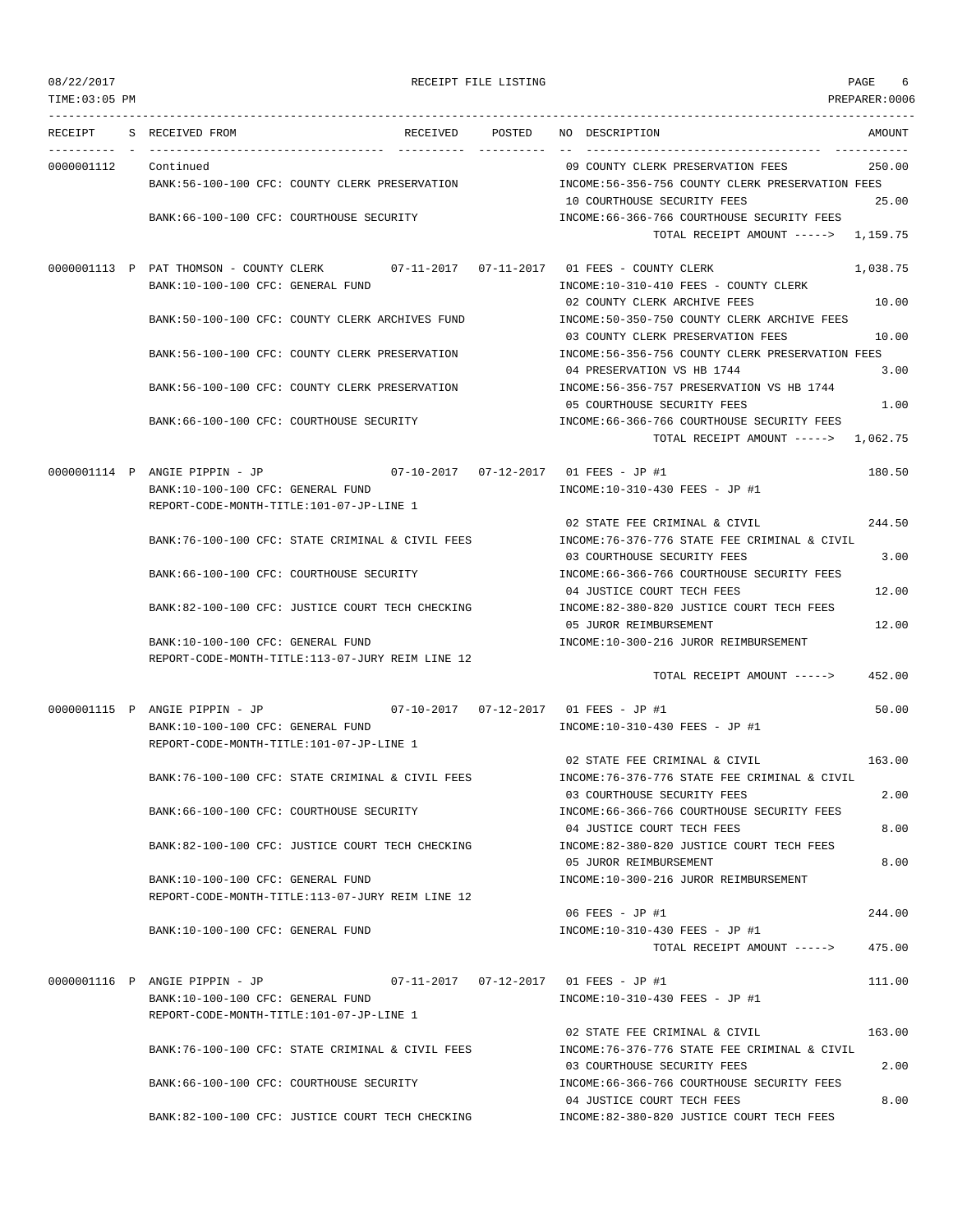| 08/22/2017     |                                                                                                                               | RECEIPT FILE LISTING |                                                                                        | 7<br>PAGE      |
|----------------|-------------------------------------------------------------------------------------------------------------------------------|----------------------|----------------------------------------------------------------------------------------|----------------|
| TIME: 03:05 PM |                                                                                                                               |                      |                                                                                        | PREPARER: 0006 |
| RECEIPT        | S RECEIVED FROM                                                                                                               | RECEIVED POSTED      | NO DESCRIPTION                                                                         | AMOUNT         |
| 0000001116     | Continued                                                                                                                     |                      | 05 JUROR REIMBURSEMENT                                                                 | 8.00           |
|                | BANK:10-100-100 CFC: GENERAL FUND                                                                                             |                      | INCOME:10-300-216 JUROR REIMBURSEMENT                                                  |                |
|                | REPORT-CODE-MONTH-TITLE:113-07-JURY REIM LINE 12                                                                              |                      |                                                                                        |                |
|                |                                                                                                                               |                      | TOTAL RECEIPT AMOUNT ----->                                                            | 292.00         |
|                | 0000001117 P PAT THOMSON - COUNTY CLERK 07-12-2017 07-12-2017 01 FEES - COUNTY CLERK<br>BANK:10-100-100 CFC: GENERAL FUND     |                      | INCOME:10-310-410 FEES - COUNTY CLERK                                                  | 3.00           |
|                | BANK:50-100-100 CFC: COUNTY CLERK ARCHIVES FUND                                                                               |                      | 02 COUNTY CLERK ARCHIVE FEES<br>INCOME: 50-350-750 COUNTY CLERK ARCHIVE FEES           | 110.00         |
|                |                                                                                                                               |                      | 03 COUNTY CLERK PRESERVATION FEES                                                      | 110.00         |
|                | BANK:56-100-100 CFC: COUNTY CLERK PRESERVATION                                                                                |                      | INCOME: 56-356-756 COUNTY CLERK PRESERVATION FEES<br>04 COURTHOUSE SECURITY FEES       | 11.00          |
|                | BANK:66-100-100 CFC: COURTHOUSE SECURITY                                                                                      |                      | INCOME: 66-366-766 COURTHOUSE SECURITY FEES<br>05 FEES - COUNTY CLERK                  | 97.00          |
|                | BANK:10-100-100 CFC: GENERAL FUND                                                                                             |                      | INCOME:10-310-410 FEES - COUNTY CLERK                                                  |                |
|                | BANK:10-100-100 CFC: GENERAL FUND                                                                                             |                      | 06 FEES - COUNTY CLERK<br>INCOME:10-310-410 FEES - COUNTY CLERK                        | 159.00         |
|                | BANK:10-100-100 CFC: GENERAL FUND                                                                                             |                      | 07 FEES - JP #1<br>INCOME:10-310-410 FEES - COUNTY CLERK                               | 2.00           |
|                |                                                                                                                               |                      | TOTAL RECEIPT AMOUNT ----->                                                            | 492.00         |
|                | 0000001118 P PAT THOMSON - COUNTY CLERK 07-13-2017 07-13-2017 01 FEES - COUNTY CLERK<br>BANK:10-100-100 CFC: GENERAL FUND     |                      | INCOME:10-310-410 FEES - COUNTY CLERK                                                  | 20.20          |
|                | BANK:56-100-100 CFC: COUNTY CLERK PRESERVATION                                                                                |                      | 02 COUNTY CLERK PRESERVATION FEES<br>INCOME: 56-356-756 COUNTY CLERK PRESERVATION FEES | 1.00           |
|                |                                                                                                                               |                      | 03 STATE FEE CRIMINAL & CIVIL                                                          | 1.80           |
|                | BANK:76-100-100 CFC: STATE CRIMINAL & CIVIL FEES                                                                              |                      | INCOME:76-376-776 STATE FEE CRIMINAL & CIVIL<br>TOTAL RECEIPT AMOUNT ----->            | 23.00          |
|                | 0000001119 P TRI COUNTY SPRAYERS INC<br>BANK:88-100-100 CFC - AIRPORT FUND                                                    |                      | INCOME:88-380-810 AIRPORT REVENUES                                                     | 1,615.00       |
|                |                                                                                                                               |                      | TOTAL RECEIPT AMOUNT -----> 1,615.00                                                   |                |
|                | 0000001120 P EMILIA GARCIA - SENIOR CITIZENS 07-13-2017 07-13-2017 01 FOOD DONATIONS<br>BANK: 78-100-100 CFC: SENIOR CITIZENS |                      | INCOME: 78-378-712 FOOD DONATIONS                                                      | 33.00          |
|                | BANK: 78-100-100 CFC: SENIOR CITIZENS                                                                                         |                      | 02 FOOD DONATIONS<br>INCOME: 78-378-712 FOOD DONATIONS                                 | 50.00          |
|                | BANK:78-100-100 CFC: SENIOR CITIZENS                                                                                          |                      | 03 FOOD DONATIONS<br>INCOME: 78-378-712 FOOD DONATIONS                                 | 101.00         |
|                |                                                                                                                               |                      | TOTAL RECEIPT AMOUNT ----->                                                            | 184.00         |
|                | 0000001121 P GINA PASLEY - DISTRICT CLERK 07-11-2017 07-17-2017 01 FEES - DISTRICT CLERK<br>BANK:10-100-100 CFC: GENERAL FUND |                      | INCOME:10-310-425 FEES - DISTRICT CLERK                                                | 8.00           |
|                |                                                                                                                               |                      | TOTAL RECEIPT AMOUNT ----->                                                            | 8.00           |
|                | 0000001122 P ANGIE PIPPIN - JP                                                                                                |                      |                                                                                        | 39.90          |
|                | BANK:10-100-100 CFC: GENERAL FUND                                                                                             |                      | INCOME:10-310-430 FEES - JP #1                                                         |                |
|                | REPORT-CODE-MONTH-TITLE:101-07-JP-LINE 1                                                                                      |                      |                                                                                        |                |
|                | BANK:76-100-100 CFC: STATE CRIMINAL & CIVIL FEES                                                                              |                      | 02 STATE FEE CRIMINAL & CIVIL<br>INCOME: 76-376-776 STATE FEE CRIMINAL & CIVIL         | 51.10          |
|                | BANK:66-100-100 CFC: COURTHOUSE SECURITY                                                                                      |                      | 03 COURTHOUSE SECURITY FEES<br>INCOME:66-366-766 COURTHOUSE SECURITY FEES              | 1.00           |
|                | BANK:82-100-100 CFC: JUSTICE COURT TECH CHECKING                                                                              |                      | 04 JUSTICE COURT TECH FEES<br>INCOME:82-380-820 JUSTICE COURT TECH FEES                | 4.00           |
|                |                                                                                                                               |                      | 05 JUROR REIMBURSEMENT                                                                 | 4.00           |
|                | BANK:10-100-100 CFC: GENERAL FUND<br>REPORT-CODE-MONTH-TITLE:113-07-JURY REIM LINE 12                                         |                      | INCOME:10-300-216 JUROR REIMBURSEMENT                                                  |                |

TOTAL RECEIPT AMOUNT -----> 100.00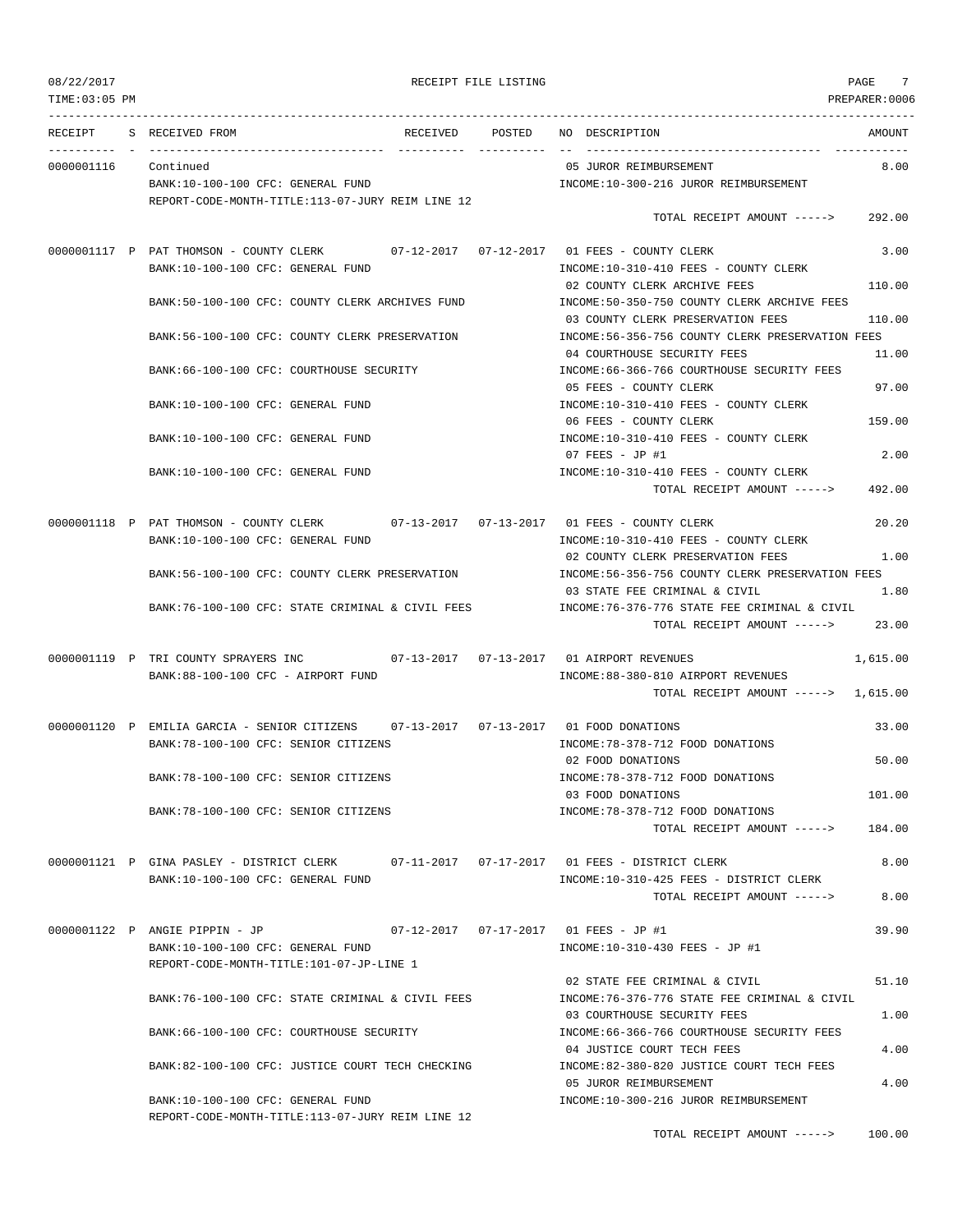| 08/22/2017<br>TIME:03:05 PM |                                                                                                                               | RECEIPT FILE LISTING |                                                                                                                              | PAGE<br>8<br>PREPARER: 0006 |
|-----------------------------|-------------------------------------------------------------------------------------------------------------------------------|----------------------|------------------------------------------------------------------------------------------------------------------------------|-----------------------------|
|                             | RECEIPT S RECEIVED FROM                                                                                                       |                      | RECEIVED POSTED NO DESCRIPTION                                                                                               | AMOUNT                      |
|                             | 0000001123 P GINA PASLEY - DISTRICT CLERK 07-12-2017 07-17-2017 01 FEES - DISTRICT CLERK<br>BANK:10-100-100 CFC: GENERAL FUND |                      | INCOME:10-310-425 FEES - DISTRICT CLERK<br>TOTAL RECEIPT AMOUNT ----->                                                       | 4.00<br>4.00                |
|                             | 0000001124 P GINA PASLEY - DISTRICT CLERK<br>BANK:10-100-100 CFC: GENERAL FUND                                                |                      | INCOME:10-310-425 FEES - DISTRICT CLERK<br>TOTAL RECEIPT AMOUNT ----->                                                       | 6.00<br>6.00                |
|                             | 0000001125 P ANGIE PIPPIN - JP<br>BANK:10-100-100 CFC: GENERAL FUND<br>REPORT-CODE-MONTH-TITLE:101-07-JP-LINE 1               |                      | INCOME:10-310-430 FEES - JP #1                                                                                               | 675.80                      |
|                             | BANK:76-100-100 CFC: STATE CRIMINAL & CIVIL FEES                                                                              |                      | 02 STATE FEE CRIMINAL & CIVIL<br>INCOME: 76-376-776 STATE FEE CRIMINAL & CIVIL                                               | 265.20                      |
|                             | BANK:66-100-100 CFC: COURTHOUSE SECURITY                                                                                      |                      | 03 COURTHOUSE SECURITY FEES<br>INCOME: 66-366-766 COURTHOUSE SECURITY FEES                                                   | 4.00                        |
|                             | BANK:82-100-100 CFC: JUSTICE COURT TECH CHECKING                                                                              |                      | 04 JUSTICE COURT TECH FEES<br>INCOME:82-380-820 JUSTICE COURT TECH FEES<br>05 JUROR REIMBURSEMENT                            | 16.00<br>16.00              |
|                             | BANK:10-100-100 CFC: GENERAL FUND<br>REPORT-CODE-MONTH-TITLE:113-07-JURY REIM LINE 12                                         |                      | INCOME:10-300-216 JUROR REIMBURSEMENT                                                                                        |                             |
|                             |                                                                                                                               |                      | TOTAL RECEIPT AMOUNT ----->                                                                                                  | 977.00                      |
|                             | 0000001126 P ANGIE PIPPIN - JP<br>BANK:10-100-100 CFC: GENERAL FUND<br>REPORT-CODE-MONTH-TITLE:101-07-JP-LINE 1               |                      | INCOME:10-310-430 FEES - JP #1                                                                                               | 187.07                      |
|                             | BANK:76-100-100 CFC: STATE CRIMINAL & CIVIL FEES                                                                              |                      | 02 STATE FEE CRIMINAL & CIVIL<br>INCOME:76-376-776 STATE FEE CRIMINAL & CIVIL<br>03 COURTHOUSE SECURITY FEES                 | 120.61<br>1.48              |
|                             | BANK:66-100-100 CFC: COURTHOUSE SECURITY                                                                                      |                      | INCOME: 66-366-766 COURTHOUSE SECURITY FEES<br>04 JUSTICE COURT TECH FEES                                                    | 5.92                        |
|                             | BANK:82-100-100 CFC: JUSTICE COURT TECH CHECKING                                                                              |                      | INCOME:82-380-820 JUSTICE COURT TECH FEES<br>05 JUROR REIMBURSEMENT                                                          | 5.92                        |
|                             | BANK:10-100-100 CFC: GENERAL FUND<br>REPORT-CODE-MONTH-TITLE:113-07-JURY REIM LINE 12                                         |                      | INCOME:10-300-216 JUROR REIMBURSEMENT                                                                                        |                             |
|                             |                                                                                                                               |                      | TOTAL RECEIPT AMOUNT ----->                                                                                                  | 321.00                      |
|                             | 0000001127 P PAT THOMSON - COUNTY CLERK<br>BANK:10-100-100 CFC: GENERAL FUND                                                  |                      | 07-14-2017  07-17-2017  01 FEES - COUNTY CLERK<br>INCOME:10-310-410 FEES - COUNTY CLERK<br>02 COUNTY CLERK PRESERVATION FEES | 6.00<br>1.00                |
|                             | BANK:56-100-100 CFC: COUNTY CLERK PRESERVATION                                                                                |                      | INCOME: 56-356-757 PRESERVATION VS HB 1744<br>03 FEES - COUNTY CLERK                                                         | 9.00                        |
|                             | BANK:10-100-100 CFC: GENERAL FUND                                                                                             |                      | INCOME:10-310-410 FEES - COUNTY CLERK<br>04 COUNTY CLERK ARCHIVE FEES                                                        | 10.00                       |
|                             | BANK:50-100-100 CFC: COUNTY CLERK ARCHIVES FUND                                                                               |                      | INCOME:50-350-750 COUNTY CLERK ARCHIVE FEES<br>05 COUNTY CLERK PRESERVATION FEES                                             | 10.00                       |
|                             | BANK:56-100-100 CFC: COUNTY CLERK PRESERVATION                                                                                |                      | INCOME:56-356-756 COUNTY CLERK PRESERVATION FEES<br>06 COURTHOUSE SECURITY FEES                                              | 1.00                        |
|                             | BANK:66-100-100 CFC: COURTHOUSE SECURITY                                                                                      |                      | INCOME: 66-366-766 COURTHOUSE SECURITY FEES<br>TOTAL RECEIPT AMOUNT ----->                                                   | 37.00                       |
|                             | 0000001128 P PAT THOMSON - COUNTY CLERK<br>BANK:10-100-100 CFC: GENERAL FUND                                                  |                      | 07-14-2017   07-17-2017   01 FEES - COUNTY CLERK<br>INCOME:10-310-410 FEES - COUNTY CLERK                                    | 60.17                       |
|                             | BANK:56-100-100 CFC: COUNTY CLERK PRESERVATION                                                                                |                      | 02 PRESERVATION VS HB 1744<br>INCOME: 56-356-757 PRESERVATION VS HB 1744                                                     | 1.00                        |
|                             | BANK:76-100-100 CFC: STATE CRIMINAL & CIVIL FEES                                                                              |                      | 03 STATE FEE CRIMINAL & CIVIL<br>INCOME:76-376-776 STATE FEE CRIMINAL & CIVIL                                                | 1.83                        |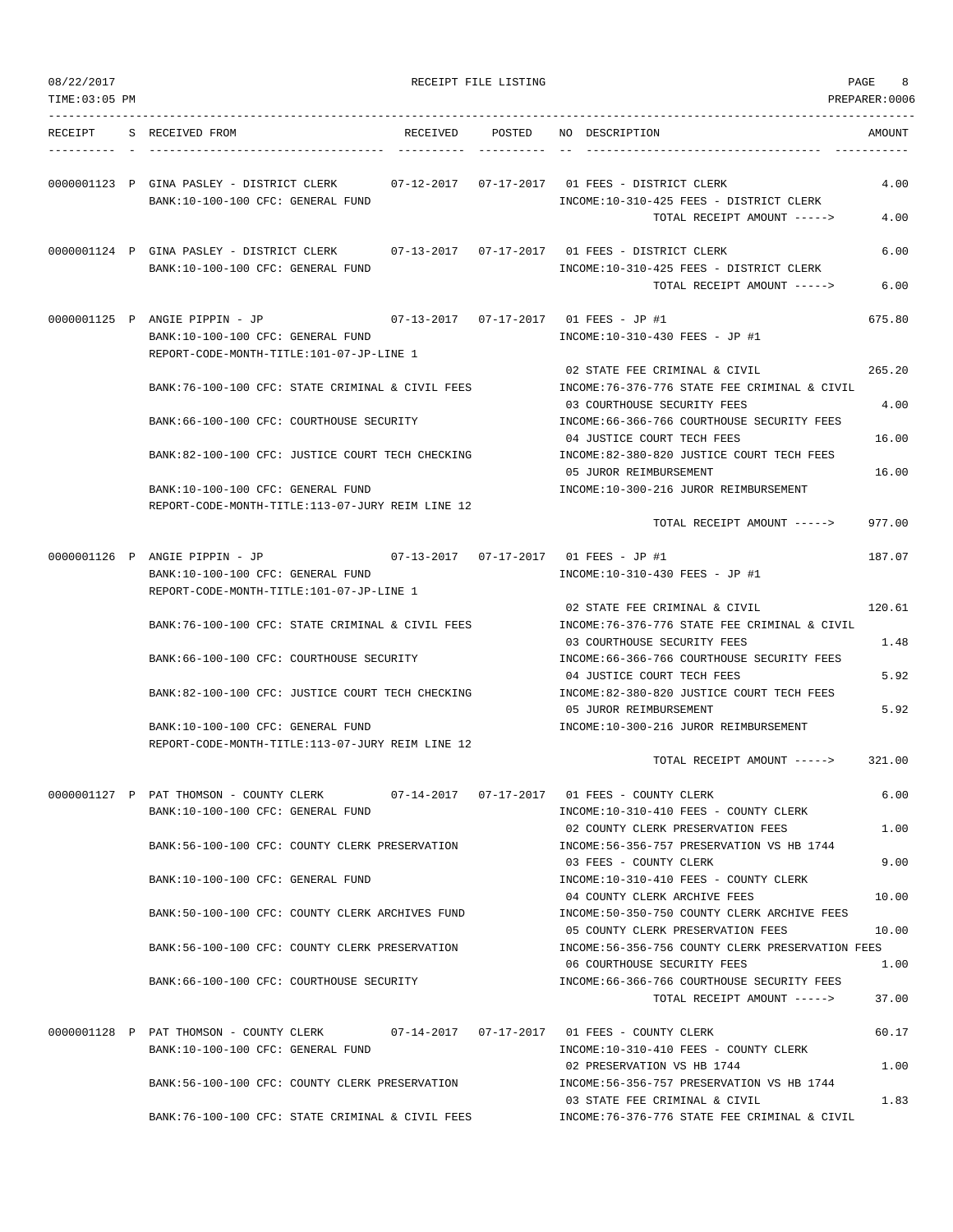TIME:03:05 PM PREPARER:0006 --------------------------------------------------------------------------------------------------------------------------------- RECEIPT S RECEIVED FROM RECEIVED POSTED NO DESCRIPTION AMOUNT ---------- - ----------------------------------- ---------- ---------- -- ----------------------------------- ----------- 0000001128 Continued 04 FEES - COUNTY CLERK 69.00 BANK:10-100-100 CFC: GENERAL FUND INCOME:10-310-410 FEES - COUNTY CLERK 05 COUNTY CLERK ARCHIVE FEES 50.00 BANK:50-100-100 CFC: COUNTY CLERK ARCHIVES FUND INCOME:50-350-750 COUNTY CLERK ARCHIVE FEES 06 COUNTY CLERK PRESERVATION FEES 50.00 BANK:56-100-100 CFC: COUNTY CLERK PRESERVATION INCOME:56-356-756 COUNTY CLERK PRESERVATION FEES 07 COURTHOUSE SECURITY FEES 5.00 BANK:66-100-100 CFC: COURTHOUSE SECURITY INCOME:66-366-766 COURTHOUSE SECURITY FEES TOTAL RECEIPT AMOUNT -----> 237.00 0000001129 P GINA PASLEY - DISTRICT CLERK 07-14-2017 07-17-2017 01 FEES - DISTRICT CLERK 4.00 BANK:10-100-100 CFC: GENERAL FUND INCOME:10-310-425 FEES - DISTRICT CLERK TOTAL RECEIPT AMOUNT -----> 4.00 0000001130 P GINA PASLEY - DISTRICT CLERK 07-14-2017 07-17-2017 01 FEES - DISTRICT CLERK 8.00 BANK:10-100-100 CFC: GENERAL FUND **INCOME:10-310-425 FEES - DISTRICT CLERK** 02 FEES - SHERIFF 42.00 BANK:10-100-100 CFC: GENERAL FUND INCOME:10-310-455 FEES - SHERIFF 03 STATE FEE CRIMINAL & CIVIL 50.00 BANK:76-100-100 CFC: STATE CRIMINAL & CIVIL FEES INCOME:76-376-776 STATE FEE CRIMINAL & CIVIL TOTAL RECEIPT AMOUNT -----> 100.00 0000001131 P ANGIE PIPPIN - JP 07-14-2017 07-17-2017 01 FEES - JP #1 229.00 BANK:10-100-100 CFC: GENERAL FUND **INCOME:10-310-430 FEES** - JP #1 REPORT-CODE-MONTH-TITLE:101-07-JP-LINE 1 02 STATE FEE CRIMINAL & CIVIL 163.00 BANK:76-100-100 CFC: STATE CRIMINAL & CIVIL FEES INCOME:76-376-776 STATE FEE CRIMINAL & CIVIL 03 COURTHOUSE SECURITY FEES 2.00 BANK:66-100-100 CFC: COURTHOUSE SECURITY INCOME:66-366-766 COURTHOUSE SECURITY FEES 04 DESPITCE COURT TECH FEES 8.00 BANK:82-100-100 CFC: JUSTICE COURT TECH CHECKING INCOME:82-380-820 JUSTICE COURT TECH FEES 05 JUROR REIMBURSEMENT 8.00 BANK:10-100-100 CFC: GENERAL FUND INCOME:10-300-216 JUROR REIMBURSEMENT REPORT-CODE-MONTH-TITLE:113-07-JURY REIM LINE 12 TOTAL RECEIPT AMOUNT -----> 410.00 0000001132 P ANGIE PIPPIN - JP 07-14-2017 07-17-2017 01 FEES - JP #1 12.16 BANK:10-100-100 CFC: GENERAL FUND INCOME:10-310-430 FEES - JP #1 REPORT-CODE-MONTH-TITLE:101-07-JP-LINE 1 02 STATE FEE CRIMINAL & CIVIL 6 BANK:76-100-100 CFC: STATE CRIMINAL & CIVIL FEES INCOME:76-376-776 STATE FEE CRIMINAL & CIVIL 03 COURTHOUSE SECURITY FEES 1.05 BANK:66-100-100 CFC: COURTHOUSE SECURITY INCOME:66-366-766 COURTHOUSE SECURITY FEES 04 JUSTICE COURT TECH FEES 4.23 BANK:82-100-100 CFC: JUSTICE COURT TECH CHECKING INCOME:82-380-820 JUSTICE COURT TECH FEES 05 JUROR REIMBURSEMENT 4.23 BANK:10-100-100 CFC: GENERAL FUND INCOME:10-300-216 JUROR REIMBURSEMENT REPORT-CODE-MONTH-TITLE:113-07-JURY REIM LINE 12 TOTAL RECEIPT AMOUNT -----> 110.00 0000001133 P PAT THOMSON - COUNTY CLERK 07-17-2017 07-17-2017 01 FEES - COUNTY CLERK 67.00 BANK:10-100-100 CFC: GENERAL FUND INCOME:10-310-410 FEES - COUNTY CLERK TOTAL RECEIPT AMOUNT -----> 67.00 0000001134 P PAT THOMSON - COUNTY CLERK 07-17-2017 07-17-2017 01 FEES - COUNTY CLERK 15.00

BANK:10-100-100 CFC: GENERAL FUND INCOME:10-310-410 FEES - COUNTY CLERK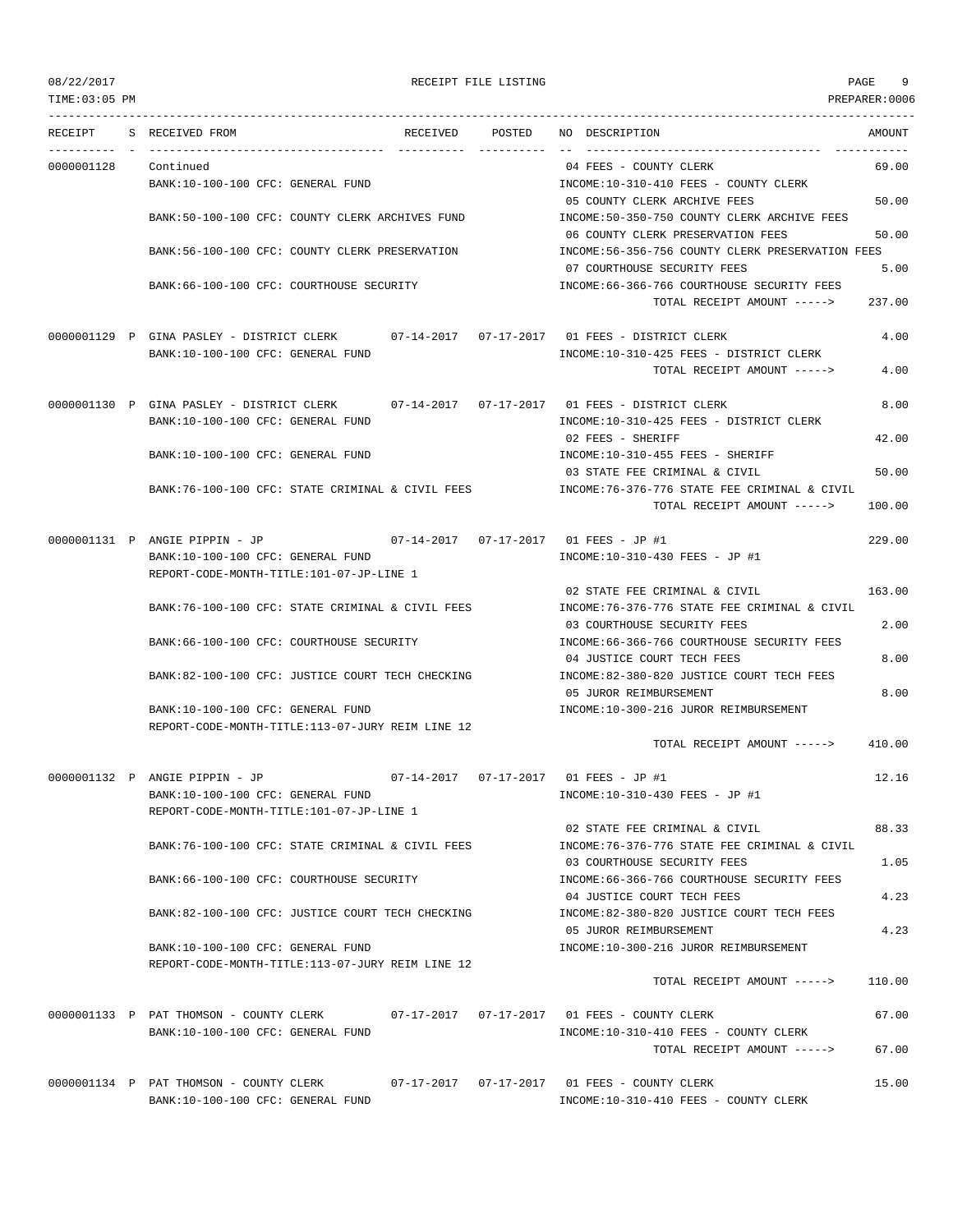TIME:03:05 PM PREPARER:0006 --------------------------------------------------------------------------------------------------------------------------------- RECEIPT S RECEIVED FROM RECEIVED POSTED NO DESCRIPTION AMOUNT ---------- - ----------------------------------- ---------- ---------- -- ----------------------------------- ----------- 0000001134 Continued 02 COUNTY CLERK ARCHIVE FEES 30.00 BANK:50-100-100 CFC: COUNTY CLERK ARCHIVES FUND INCOME:50-350-750 COUNTY CLERK ARCHIVE FEES 03 COUNTY CLERK PRESERVATION FEES 30.00 BANK:56-100-100 CFC: COUNTY CLERK PRESERVATION INCOME:56-356-756 COUNTY CLERK PRESERVATION FEES 04 COURTHOUSE SECURITY FEES 3.00 BANK:66-100-100 CFC: COURTHOUSE SECURITY INCOME:66-366-766 COURTHOUSE SECURITY FEES TOTAL RECEIPT AMOUNT -----> 78.00 0000001135 P ANGIE PIPPIN - JP 07-17-2017 07-17-2017 01 FEES - JP #1 242.00 BANK:10-100-100 CFC: GENERAL FUND INCOME:10-310-430 FEES - JP #1 REPORT-CODE-MONTH-TITLE:101-07-JP-LINE 1 02 STATE FEE CRIMINAL & CIVIL 163.00 BANK:76-100-100 CFC: STATE CRIMINAL & CIVIL FEES INCOME:76-376-776 STATE FEE CRIMINAL & CIVIL 03 COURTHOUSE SECURITY FEES 2.00 BANK:66-100-100 CFC: COURTHOUSE SECURITY INCOME:66-366-766 COURTHOUSE SECURITY FEES 04 DIE TECH FEES 8.000 BLOCKER FEES BANK:82-100-100 CFC: JUSTICE COURT TECH CHECKING INCOME:82-380-820 JUSTICE COURT TECH FEES 05 JUROR REIMBURSEMENT 8.00 BANK:10-100-100 CFC: GENERAL FUND INCOME:10-300-216 JUROR REIMBURSEMENT REPORT-CODE-MONTH-TITLE:113-07-JURY REIM LINE 12 TOTAL RECEIPT AMOUNT -----> 423.00 0000001136 P ANGIE PIPPIN - JP 07-17-2017 07-17-2017 01 FEES - JP #1 59.50 BANK:10-100-100 CFC: GENERAL FUND **INCOME:10-310-430 FEES** - JP #1 REPORT-CODE-MONTH-TITLE:101-07-JP-LINE 1 02 STATE FEE CRIMINAL & CIVIL 81.50 BANK:76-100-100 CFC: STATE CRIMINAL & CIVIL FEES INCOME:76-376-776 STATE FEE CRIMINAL & CIVIL 03 COURTHOUSE SECURITY FEES 3.00 BANK:66-100-100 CFC: COURTHOUSE SECURITY CONTROLL:66-366-766 COURTHOUSE SECURITY FEES 04 JUSTICE COURT TECH FEES 4.00 BANK:82-100-100 CFC: JUSTICE COURT TECH CHECKING INCOME:82-380-820 JUSTICE COURT TECH FEES 05 JUROR REIMBURSEMENT 12.00 BANK:10-100-100 CFC: GENERAL FUND INCOME:10-300-216 JUROR REIMBURSEMENT REPORT-CODE-MONTH-TITLE:113-07-JURY REIM LINE 12 06 FEES - JP #1 279.80 BANK:10-100-100 CFC: GENERAL FUND INCOME:10-310-430 FEES - JP #1 07 STATE FEE CRIMINAL & CIVIL 102.20 BANK:76-100-100 CFC: STATE CRIMINAL & CIVIL FEES INCOME:76-376-776 STATE FEE CRIMINAL & CIVIL 08 JUSTICE COURT TECH FEES 8.00 BANK:82-100-100 CFC: JUSTICE COURT TECH CHECKING INCOME:82-380-820 JUSTICE COURT TECH FEES TOTAL RECEIPT AMOUNT -----> 550.00 0000001137 P APPRAISAL DISTRICT - M&O 07-17-2017 07-17-2017 01 ADVALOREM TAXES 4,999.03 BANK:10-100-100 CFC: GENERAL FUND INCOME:10-300-100 ADVALOREM TAXES TOTAL RECEIPT AMOUNT  $--- 2$  4,999.03 0000001138 P APPRAISAL DISTRICT - I&S 07-17-2017 07-17-2017 01 ADVALOREM TAXES 1,444.99 BANK:10-100-120 INTEREST & SINKING CHECKING  $INCOME:10-300-100$  ADVALOREM TAXES TOTAL RECEIPT AMOUNT -----> 1,444.99 0000001139 P PAT THOMSON - COUNTY CLERK 07-18-2017 07-18-2017 01 FEES - COUNTY CLERK 22.00 BANK:10-100-100 CFC: GENERAL FUND INCOME:10-310-410 FEES - COUNTY CLERK TOTAL RECEIPT AMOUNT -----> 22.00 0000001140 P PAT THOMSON - COUNTY CLERK 07-18-2017 07-18-2017 01 FEES - COUNTY CLERK 73.40

BANK:10-100-100 CFC: GENERAL FUND INCOME:10-310-410 FEES - COUNTY CLERK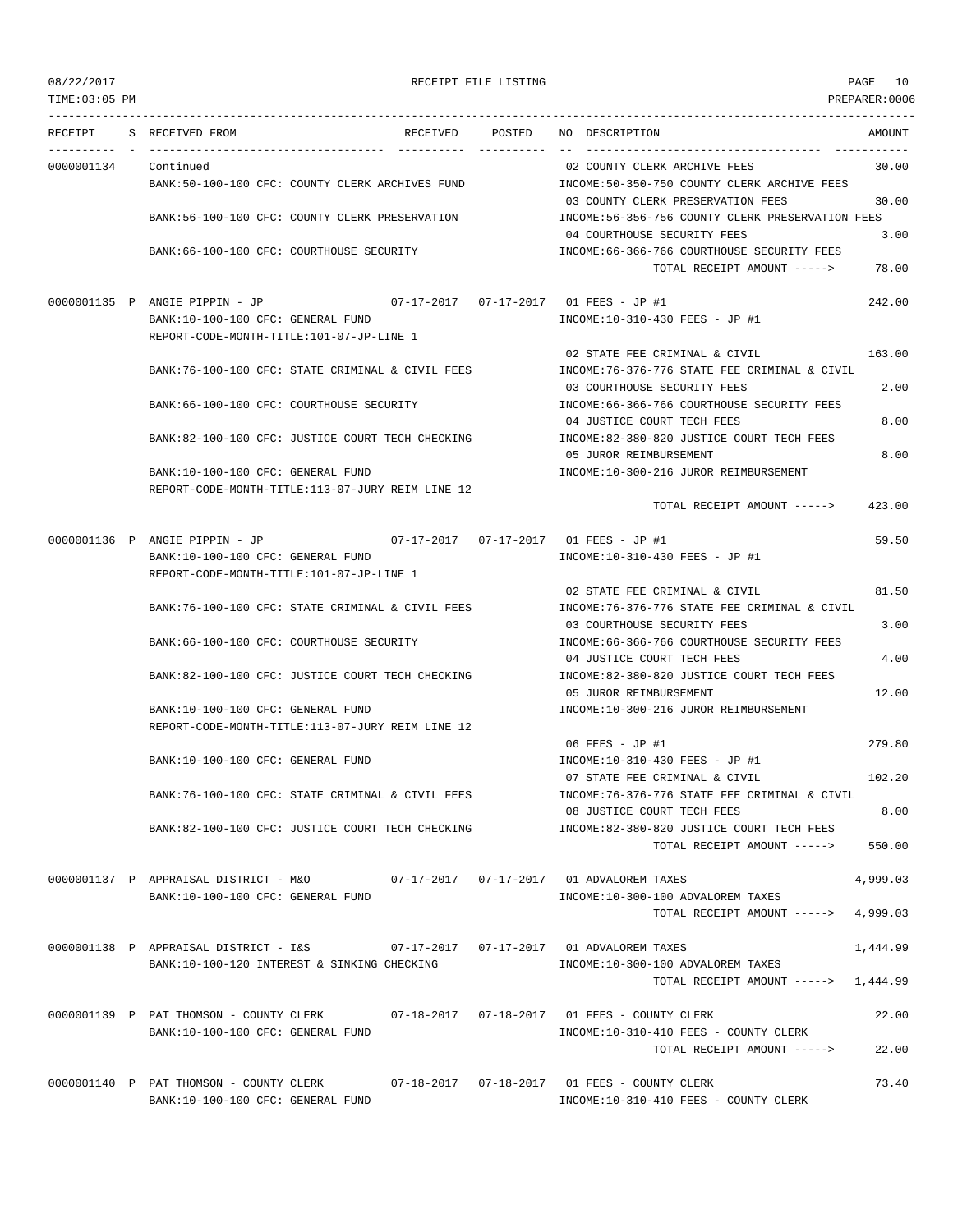TIME:03:05 PM PREPARER:0006 --------------------------------------------------------------------------------------------------------------------------------- RECEIPT S RECEIVED FROM THE RECEIVED POSTED NO DESCRIPTION THE RECEIVED AMOUNT ---------- - ----------------------------------- ---------- ---------- -- ----------------------------------- ----------- 0000001140 Continued 02 PRESERVATION VS HB 1744 3.00 BANK:56-100-100 CFC: COUNTY CLERK PRESERVATION INCOME:56-356-757 PRESERVATION VS HB 1744 03 STATE FEE CRIMINAL & CIVIL 3.60 BANK:76-100-100 CFC: STATE CRIMINAL & CIVIL FEES INCOME:76-376-776 STATE FEE CRIMINAL & CIVIL 04 FEES - COUNTY CLERK 267.00 BANK:10-100-100 CFC: GENERAL FUND INCOME:10-310-410 FEES - COUNTY CLERK 05 COUNTY CLERK ARCHIVE FEES 190.00 BANK:50-100-100 CFC: COUNTY CLERK ARCHIVES FUND INCOME:50-350-750 COUNTY CLERK ARCHIVE FEES 06 COUNTY CLERK PRESERVATION FEES 190.00 BANK:56-100-100 CFC: COUNTY CLERK PRESERVATION INCOME:56-356-756 COUNTY CLERK PRESERVATION FEES 07 COURTHOUSE SECURITY FEES 19.00 BANK:66-100-100 CFC: COURTHOUSE SECURITY INCOME:66-366-766 COURTHOUSE SECURITY FEES TOTAL RECEIPT AMOUNT -----> 746.00 0000001141 P ANGIE PIPPIN - JP 07-18-2017 07-18-2017 01 FEES - JP #1 100.00 BANK:10-100-100 CFC: GENERAL FUND INCOME:10-310-430 FEES - JP #1 REPORT-CODE-MONTH-TITLE:101-07-JP-LINE 1 02 STATE FEE CRIMINAL & CIVIL 10.00 BANK:76-100-100 CFC: STATE CRIMINAL & CIVIL FEES INCOME:76-376-776 STATE FEE CRIMINAL & CIVIL 03 STATE FEE CRIMINAL & CIVIL 25.00 BANK:76-100-100 CFC: STATE CRIMINAL & CIVIL FEES INCOME:76-376-776 STATE FEE CRIMINAL & CIVIL 04 STATE FEE CRIMINAL & CIVIL 6.00 BANK:76-100-100 CFC: STATE CRIMINAL & CIVIL FEES INCOME:76-376-776 STATE FEE CRIMINAL & CIVIL TOTAL RECEIPT AMOUNT -----> 141.00 0000001142 P PAT THOMSON - COUNTY CLERK 07-19-2017 07-19-2017 01 FEES - COUNTY CLERK 42.00 BANK:10-100-100 CFC: GENERAL FUND INCOME:10-310-410 FEES - COUNTY CLERK 02 COUNTY CLERK ARCHIVE FEES 10.00 BANK:50-100-100 CFC: COUNTY CLERK ARCHIVES FUND INCOME:50-350-750 COUNTY CLERK ARCHIVE FEES 03 COUNTY CLERK PRESERVATION FEES 10.00 BANK:56-100-100 CFC: COUNTY CLERK PRESERVATION INCOME:56-356-756 COUNTY CLERK PRESERVATION FEES 04 PRESERVATION VS HB 1744 3.00 BANK:56-100-100 CFC: COUNTY CLERK PRESERVATION INCOME:56-356-757 PRESERVATION VS HB 1744 05 COURTHOUSE SECURITY FEES 1.00 BANK:66-100-100 CFC: COURTHOUSE SECURITY INCOME:66-366-766 COURTHOUSE SECURITY FEES 06 STATE FEE CRIMINAL & CIVIL 30 00 BANK:76-100-100 CFC: STATE CRIMINAL & CIVIL FEES INCOME:76-376-776 STATE FEE CRIMINAL & CIVIL TOTAL RECEIPT AMOUNT -----> 96.00 0000001143 P PAT THOMSON - COUNTY CLERK 07-19-2017 07-19-2017 01 FEES - COUNTY CLERK 10.00 BANK:10-100-100 CFC: GENERAL FUND INCOME:10-310-410 FEES - COUNTY CLERK TOTAL RECEIPT AMOUNT -----> 10.00 0000001144 P EMILIA GARCIA - SENIOR CITIZENS 07-19-2017 07-19-2017 01 FOOD DONATIONS 37.00 BANK:78-100-100 CFC: SENIOR CITIZENS  $N = 278-378-712$  FOOD DONATIONS 02 FOOD DONATIONS 80.00 BANK:78-100-100 CFC: SENIOR CITIZENS INCOME:78-378-712 FOOD DONATIONS TOTAL RECEIPT AMOUNT -----> 117.00 0000001145 P ANGIE PIPPIN - JP 07-19-2017 07-20-2017 01 FEES - JP #1 139.00 BANK:10-100-100 CFC: GENERAL FUND INCOME:10-310-430 FEES - JP #1 REPORT-CODE-MONTH-TITLE:101-07-JP-LINE 1 02 STATE FEE CRIMINAL & CIVIL 163.00 BANK:76-100-100 CFC: STATE CRIMINAL & CIVIL FEES INCOME:76-376-776 STATE FEE CRIMINAL & CIVIL 03 COURTHOUSE SECURITY FEES 2.00 BANK:66-100-100 CFC: COURTHOUSE SECURITY INCOME:66-366-766 COURTHOUSE SECURITY FEES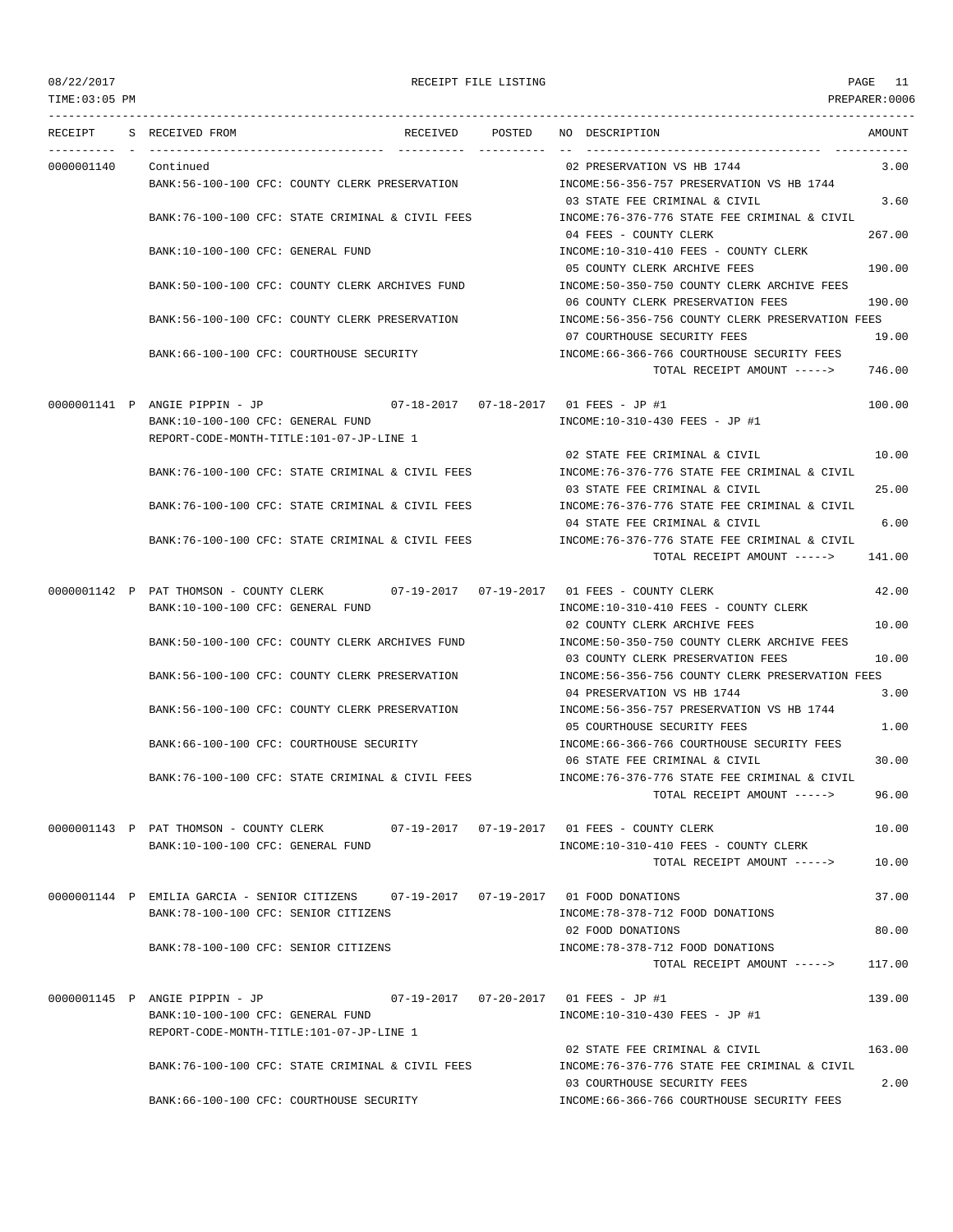| TIME: 03:05 PM |                                                                                       |                                                                                       | PREPARER: 0006 |
|----------------|---------------------------------------------------------------------------------------|---------------------------------------------------------------------------------------|----------------|
| RECEIPT        | RECEIVED POSTED<br>S RECEIVED FROM                                                    | NO DESCRIPTION                                                                        | AMOUNT         |
| 0000001145     | Continued                                                                             | 04 JUSTICE COURT TECH FEES                                                            | 8.00           |
|                | BANK:82-100-100 CFC: JUSTICE COURT TECH CHECKING                                      | INCOME:82-380-820 JUSTICE COURT TECH FEES<br>05 JUROR REIMBURSEMENT                   | 8.00           |
|                | BANK:10-100-100 CFC: GENERAL FUND<br>REPORT-CODE-MONTH-TITLE:113-07-JURY REIM LINE 12 | INCOME:10-300-216 JUROR REIMBURSEMENT                                                 |                |
|                |                                                                                       | TOTAL RECEIPT AMOUNT ----->                                                           | 320.00         |
|                | 0000001146 P ANGIE PIPPIN - JP                                                        |                                                                                       | 10.00          |
|                | BANK:10-100-100 CFC: GENERAL FUND<br>REPORT-CODE-MONTH-TITLE:101-07-JP-LINE 1         | INCOME:10-310-430 FEES - JP #1                                                        |                |
|                |                                                                                       | 02 STATE FEE CRIMINAL & CIVIL                                                         | 81.50          |
|                | BANK:76-100-100 CFC: STATE CRIMINAL & CIVIL FEES                                      | INCOME: 76-376-776 STATE FEE CRIMINAL & CIVIL<br>03 COURTHOUSE SECURITY FEES          | 1.00           |
|                | BANK:66-100-100 CFC: COURTHOUSE SECURITY                                              | INCOME: 66-366-766 COURTHOUSE SECURITY FEES                                           |                |
|                | BANK:82-100-100 CFC: JUSTICE COURT TECH CHECKING                                      | 04 JUSTICE COURT TECH FEES<br>INCOME:82-380-820 JUSTICE COURT TECH FEES               | 4.00           |
|                |                                                                                       | 05 JUROR REIMBURSEMENT                                                                | 4.00           |
|                | BANK:10-100-100 CFC: GENERAL FUND<br>REPORT-CODE-MONTH-TITLE:113-07-JURY REIM LINE 12 | INCOME:10-300-216 JUROR REIMBURSEMENT                                                 |                |
|                |                                                                                       | 06 FEES - JP #1                                                                       | 69.50          |
|                | BANK:10-100-100 CFC: GENERAL FUND                                                     | INCOME:10-310-430 FEES - JP #1<br>TOTAL RECEIPT AMOUNT ----->                         | 170.00         |
|                |                                                                                       |                                                                                       |                |
|                | 0000001147 P PAT THOMSON - COUNTY CLERK 07-20-2017 07-20-2017 01 FEES - COUNTY CLERK  |                                                                                       | 27.00          |
|                | BANK:10-100-100 CFC: GENERAL FUND                                                     | INCOME:10-310-410 FEES - COUNTY CLERK<br>TOTAL RECEIPT AMOUNT ----->                  | 27.00          |
|                | $07 - 20 - 2017$ $07 - 20 - 2017$<br>0000001148 P PAT THOMSON - COUNTY CLERK          | 01 FEES - COUNTY CLERK                                                                | 553.10         |
|                | BANK:10-100-100 CFC: GENERAL FUND                                                     | INCOME:10-310-410 FEES - COUNTY CLERK<br>02 FEES - COUNTY ATTORNEY                    | 25.00          |
|                | BANK:10-100-100 CFC: GENERAL FUND                                                     | INCOME:10-310-440 FEES - COUNTY ATTORNEY                                              |                |
|                |                                                                                       | 03 FEES - SHERIFF                                                                     | 10.00          |
|                | BANK:10-100-100 CFC: GENERAL FUND                                                     | INCOME:10-310-455 FEES - SHERIFF<br>04 C&D COURT TECH FEES                            | 4.00           |
|                | BANK:33-100-100 CFC: C&D COURT TECHNOLOGY FUND                                        | INCOME: 33-333-733 C&D COURT TECH FEES                                                |                |
|                | BANK:56-100-100 CFC: COUNTY CLERK PRESERVATION                                        | 05 COUNTY CLERK PRESERVATION FEES<br>INCOME:56-356-756 COUNTY CLERK PRESERVATION FEES | 2.50           |
|                |                                                                                       | 06 COURTHOUSE SECURITY FEES                                                           | 3.00           |
|                | BANK:66-100-100 CFC: COURTHOUSE SECURITY                                              | INCOME:66-366-766 COURTHOUSE SECURITY FEES<br>07 COUNTY PRESERVATION FEES             | 22.50          |
|                | BANK:68-100-100 CFC: COUNTY PRESERVATION                                              | INCOME: 68-368-768 COUNTY PRESERVATION FEES                                           |                |
|                | BANK:76-100-100 CFC: STATE CRIMINAL & CIVIL FEES                                      | 08 STATE FEE CRIMINAL & CIVIL<br>INCOME: 76-376-776 STATE FEE CRIMINAL & CIVIL        | 83.00          |
|                |                                                                                       | 09 STATE FEE CRIMINAL & CIVIL                                                         | 5.00           |
|                | BANK:76-100-100 CFC: STATE CRIMINAL & CIVIL FEES                                      | INCOME:76-376-776 STATE FEE CRIMINAL & CIVIL<br>10 STATE FEE CRIMINAL & CIVIL         | 2.00           |
|                | BANK:76-100-100 CFC: STATE CRIMINAL & CIVIL FEES                                      | INCOME: 76-376-776 STATE FEE CRIMINAL & CIVIL                                         |                |
|                | BANK:76-100-100 CFC: STATE CRIMINAL & CIVIL FEES                                      | 11 STATE FEE CRIMINAL & CIVIL<br>INCOME: 76-376-776 STATE FEE CRIMINAL & CIVIL        | 15.00          |
|                |                                                                                       | 12 STATE FEE CRIMINAL & CIVIL                                                         | 4.00           |
|                | BANK:76-100-100 CFC: STATE CRIMINAL & CIVIL FEES                                      | INCOME: 76-376-776 STATE FEE CRIMINAL & CIVIL<br>13 STATE FEE CRIMINAL & CIVIL        | 5.40           |
|                | BANK:76-100-100 CFC: STATE CRIMINAL & CIVIL FEES                                      | INCOME: 76-376-776 STATE FEE CRIMINAL & CIVIL                                         |                |
|                |                                                                                       | 14 STATE FEE CRIMINAL & CIVIL                                                         | 12.50          |
|                | BANK:76-100-100 CFC: STATE CRIMINAL & CIVIL FEES                                      | INCOME:76-376-776 STATE FEE CRIMINAL & CIVIL<br>15 FEES - COUNTY CLERK                | 40.00          |
|                | BANK:10-100-100 CFC: GENERAL FUND                                                     | INCOME:10-310-410 FEES - COUNTY CLERK                                                 |                |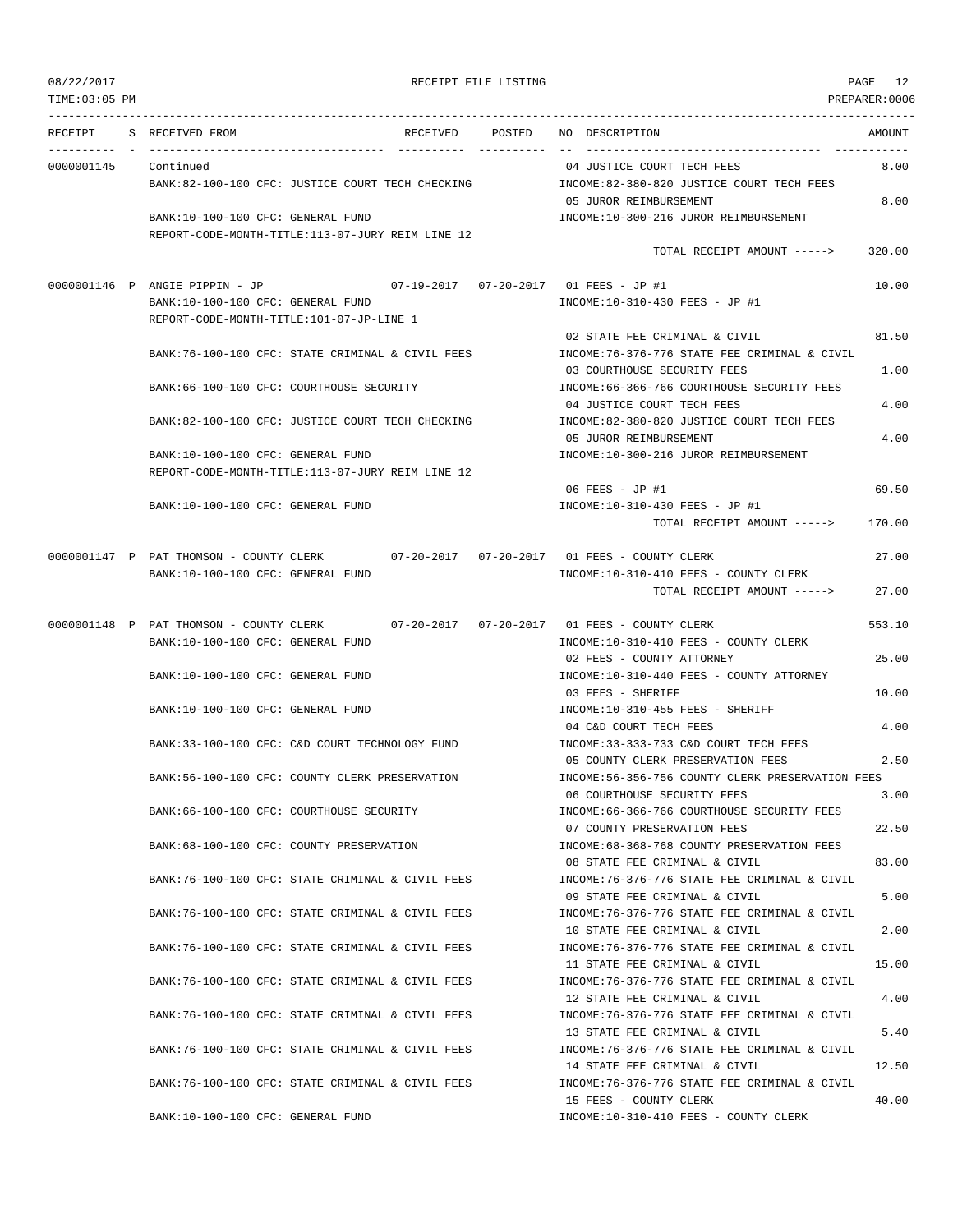TIME:03:05 PM PREPARER:0006

| RECEIPT    | S RECEIVED FROM                                                                          | RECEIVED | POSTED | NO DESCRIPTION<br>AMOUNT                                                                |  |
|------------|------------------------------------------------------------------------------------------|----------|--------|-----------------------------------------------------------------------------------------|--|
| 0000001148 | Continued                                                                                |          |        | 16 FEES - COUNTY CLERK<br>18.00                                                         |  |
|            | BANK:10-100-100 CFC: GENERAL FUND                                                        |          |        | INCOME:10-310-410 FEES - COUNTY CLERK                                                   |  |
|            |                                                                                          |          |        | 17 COUNTY CLERK ARCHIVE FEES<br>10.00                                                   |  |
|            | BANK:50-100-100 CFC: COUNTY CLERK ARCHIVES FUND                                          |          |        | INCOME:50-350-750 COUNTY CLERK ARCHIVE FEES                                             |  |
|            |                                                                                          |          |        | 18 COUNTY CLERK PRESERVATION FEES<br>10.00                                              |  |
|            | BANK:56-100-100 CFC: COUNTY CLERK PRESERVATION                                           |          |        | INCOME:56-356-756 COUNTY CLERK PRESERVATION FEES<br>19 COURTHOUSE SECURITY FEES<br>1.00 |  |
|            | BANK: 66-100-100 CFC: COURTHOUSE SECURITY                                                |          |        | INCOME: 66-366-766 COURTHOUSE SECURITY FEES                                             |  |
|            |                                                                                          |          |        | 826.00<br>TOTAL RECEIPT AMOUNT ----->                                                   |  |
|            | 0000001149 P ANGIE PIPPIN - JP                                                           |          |        | 84.50                                                                                   |  |
|            | BANK:10-100-100 CFC: GENERAL FUND                                                        |          |        | INCOME:10-310-430 FEES - JP #1                                                          |  |
|            | REPORT-CODE-MONTH-TITLE:101-07-JP-LINE 1                                                 |          |        |                                                                                         |  |
|            |                                                                                          |          |        | 02 STATE FEE CRIMINAL & CIVIL<br>81.50                                                  |  |
|            | BANK:76-100-100 CFC: STATE CRIMINAL & CIVIL FEES                                         |          |        | INCOME:76-376-776 STATE FEE CRIMINAL & CIVIL<br>03 COURTHOUSE SECURITY FEES<br>1.00     |  |
|            | BANK:66-100-100 CFC: COURTHOUSE SECURITY                                                 |          |        | INCOME: 66-366-766 COURTHOUSE SECURITY FEES                                             |  |
|            |                                                                                          |          |        | 4.00<br>04 JUSTICE COURT TECH FEES                                                      |  |
|            | BANK:82-100-100 CFC: JUSTICE COURT TECH CHECKING                                         |          |        | INCOME:82-380-820 JUSTICE COURT TECH FEES                                               |  |
|            |                                                                                          |          |        | 4.00<br>05 JUROR REIMBURSEMENT                                                          |  |
|            | BANK:10-100-100 CFC: GENERAL FUND<br>REPORT-CODE-MONTH-TITLE:113-07-JURY REIM LINE 12    |          |        | INCOME:10-300-216 JUROR REIMBURSEMENT                                                   |  |
|            |                                                                                          |          |        | 175.00<br>TOTAL RECEIPT AMOUNT ----->                                                   |  |
|            | 0000001150 P GINA PASLEY - DISTRICT CLERK 07-20-2017 07-20-2017 01 FEES - DISTRICT CLERK |          |        | 41.00                                                                                   |  |
|            | BANK:10-100-100 CFC: GENERAL FUND                                                        |          |        | INCOME:10-310-425 FEES - DISTRICT CLERK                                                 |  |
|            |                                                                                          |          |        | TOTAL RECEIPT AMOUNT -----><br>41.00                                                    |  |
|            | 0000001151 P GINA PASLEY - DISTRICT CLERK                                                |          |        | 12.00                                                                                   |  |
|            | BANK:10-100-100 CFC: GENERAL FUND                                                        |          |        | INCOME:10-310-425 FEES - DISTRICT CLERK                                                 |  |
|            |                                                                                          |          |        | 02 FEES - COUNTY & DISTRICT COURT<br>15.00                                              |  |
|            | BANK:10-100-100 CFC: GENERAL FUND                                                        |          |        | INCOME:10-310-420 FEES - COUNTY & DISTRICT COURT                                        |  |
|            | BANK:10-100-100 CFC: GENERAL FUND                                                        |          |        | 03 FEES - DISTRICT CLERK<br>58.00                                                       |  |
|            |                                                                                          |          |        | INCOME:10-310-425 FEES - DISTRICT CLERK<br>15.00<br>04 FEES - SHERIFF                   |  |
|            | BANK:10-100-100 CFC: GENERAL FUND                                                        |          |        | INCOME:10-310-455 FEES - SHERIFF                                                        |  |
|            |                                                                                          |          |        | 10.00<br>05 RECORDS PRESERVATION FEES                                                   |  |
|            | BANK:30-100-100 CFC: COURT RECORDS PRES FUND                                             |          |        | INCOME: 30-330-730 RECORDS PRESERVATION FEES                                            |  |
|            |                                                                                          |          |        | 06 DIST COURT REC TECH FEES<br>10.00                                                    |  |
|            | BANK:36-100-100 CFC: DIST COURT RECORDS TECH FUND                                        |          |        | INCOME: 36-336-736 DIST COURT REC TECH FEES<br>07 LAW LIBRARY FEES<br>35.00             |  |
|            | BANK:60-100-100 CFC: LAW LIBRARY                                                         |          |        | INCOME: 60-360-760 LAW LIBRARY FEES                                                     |  |
|            |                                                                                          |          |        | 5.00<br>08 DIST CLERK PRESERVATION FEES                                                 |  |
|            | BANK:63-100-100 CFC: DISTRICT CLERK PRESERVATION                                         |          |        | INCOME: 63-363-763 DIST CLERK PRESERVATION FEES                                         |  |
|            |                                                                                          |          |        | 09 COURTHOUSE SECURITY FEES<br>5.00                                                     |  |
|            | BANK: 66-100-100 CFC: COURTHOUSE SECURITY                                                |          |        | INCOME: 66-366-766 COURTHOUSE SECURITY FEES<br>10 COUNTY PRESERVATION FEES<br>5.00      |  |
|            | BANK:68-100-100 CFC: COUNTY PRESERVATION                                                 |          |        | INCOME: 68-368-768 COUNTY PRESERVATION FEES                                             |  |
|            |                                                                                          |          |        | 11 STATE FEE CRIMINAL & CIVIL<br>50.00                                                  |  |
|            | BANK:76-100-100 CFC: STATE CRIMINAL & CIVIL FEES                                         |          |        | INCOME: 76-376-776 STATE FEE CRIMINAL & CIVIL                                           |  |
|            |                                                                                          |          |        | 12 STATE FEE CRIMINAL & CIVIL<br>10.00                                                  |  |
|            | BANK:76-100-100 CFC: STATE CRIMINAL & CIVIL FEES                                         |          |        | INCOME: 76-376-776 STATE FEE CRIMINAL & CIVIL<br>5.00<br>13 STATE FEE CRIMINAL & CIVIL  |  |
|            | BANK:76-100-100 CFC: STATE CRIMINAL & CIVIL FEES                                         |          |        | INCOME: 76-376-776 STATE FEE CRIMINAL & CIVIL                                           |  |
|            |                                                                                          |          |        | 30.00<br>14 STATE FEE CRIMINAL & CIVIL                                                  |  |
|            | BANK:76-100-100 CFC: STATE CRIMINAL & CIVIL FEES                                         |          |        | INCOME: 76-376-776 STATE FEE CRIMINAL & CIVIL                                           |  |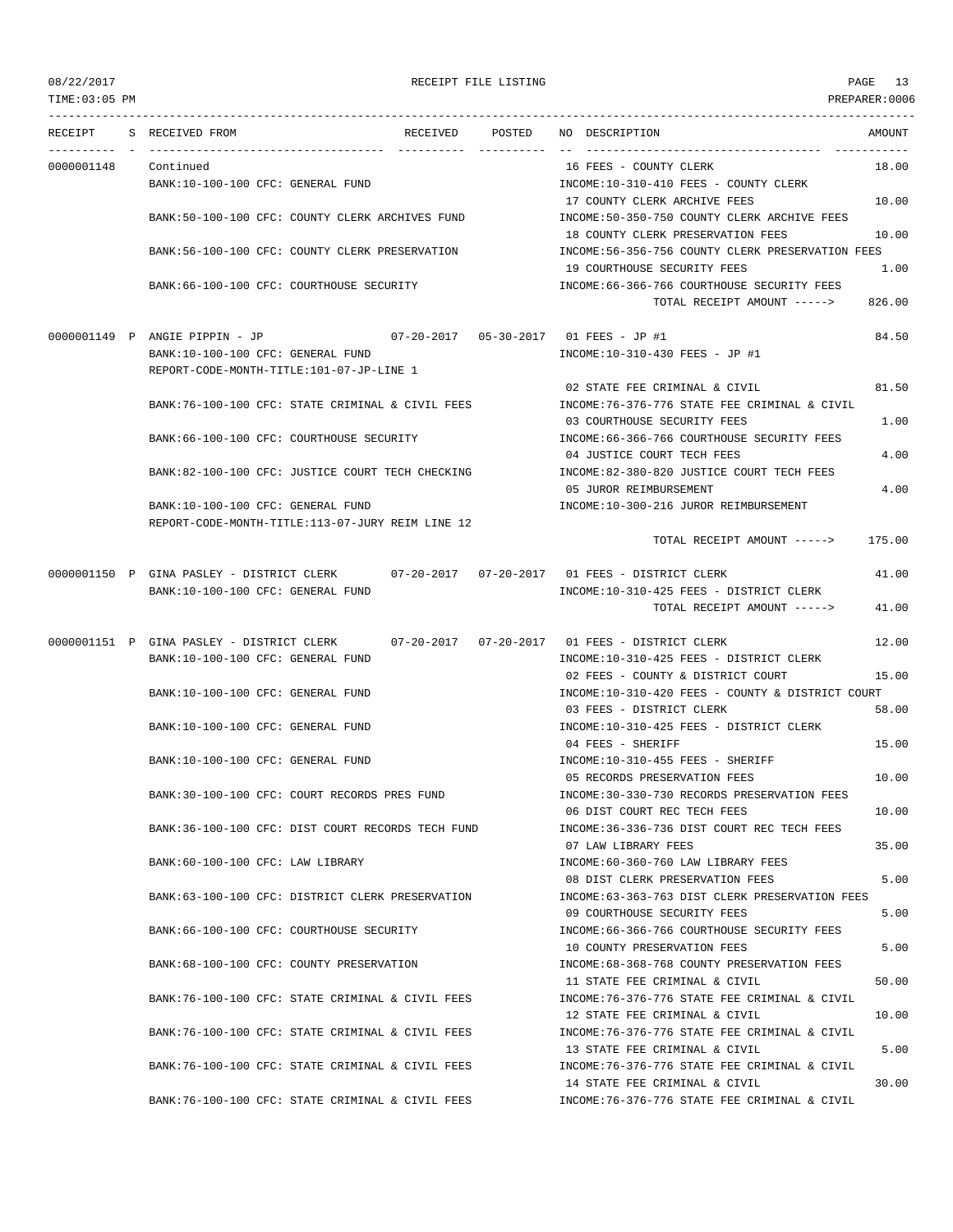TIME:03:05 PM PREPARER:0006 --------------------------------------------------------------------------------------------------------------------------------- RECEIPT S RECEIVED FROM RECEIVED POSTED NO DESCRIPTION AMOUNT ---------- - ----------------------------------- ---------- ---------- -- ----------------------------------- ----------- 0000001151 Continued 15 STATE FEE CRIMINAL & CIVIL 42.00 BANK:76-100-100 CFC: STATE CRIMINAL & CIVIL FEES INCOME:76-376-776 STATE FEE CRIMINAL & CIVIL TOTAL RECEIPT AMOUNT -----> 307.00 0000001152 P GINA PASLEY - DISTRICT CLERK 07-20-2017 07-20-2017 01 COURT APPOINTED ATTORNEY 96.00 BANK:10-100-100 CFC: GENERAL FUND INCOME:10-540-518 COURT APPOINTED ATTORNEY 02 FEES - DISTRICT CLERK 334.00 BANK:10-100-100 CFC: GENERAL FUND INCOME:10-310-425 FEES - DISTRICT CLERK TOTAL RECEIPT AMOUNT -----> 430.00 0000001154 P ANGIE PIPPIN - JP 07-21-2017 07-21-2017 01 FEES - JP #1 3.01 BANK:10-100-100 CFC: GENERAL FUND INCOME:10-310-430 FEES - JP #1 REPORT-CODE-MONTH-TITLE:101-07-JP-LINE 1 02 STATE FEE CRIMINAL & CIVIL 44.18 BANK:76-100-100 CFC: STATE CRIMINAL & CIVIL FEES INCOME:76-376-776 STATE FEE CRIMINAL & CIVIL 03 COURTHOUSE SECURITY FEES 0.31 BANK:66-100-100 CFC: COURTHOUSE SECURITY INCOME:66-366-766 COURTHOUSE SECURITY FEES 04 JUSTICE COURT TECH FEES 1.25 BANK:82-100-100 CFC: JUSTICE COURT TECH CHECKING INCOME:82-380-820 JUSTICE COURT TECH FEES 05 JUROR REIMBURSEMENT 1.25 BANK:10-100-100 CFC: GENERAL FUND INCOME:10-300-216 JUROR REIMBURSEMENT REPORT-CODE-MONTH-TITLE:113-07-JURY REIM LINE 12 TOTAL RECEIPT AMOUNT -----> 50.00 0000001155 P PAT THOMSON - COUNTY CLERK 07-21-2017 07-21-2017 01 FEES - COUNTY CLERK 49.00 BANK:10-100-100 CFC: GENERAL FUND INCOME:10-310-410 FEES - COUNTY CLERK TOTAL RECEIPT AMOUNT -----> 49.00 0000001156 P PAT THOMSON - COUNTY CLERK 07-21-2017 07-21-2017 01 FEES - COUNTY CLERK 70.00 BANK:10-100-100 CFC: GENERAL FUND INCOME:10-310-410 FEES - COUNTY CLERK 02 COUNTY CLERK ARCHIVE FEES 60.00 BANK:50-100-100 CFC: COUNTY CLERK ARCHIVES FUND INCOME:50-350-750 COUNTY CLERK ARCHIVE FEES 03 COUNTY CLERK PRESERVATION FEES 60.00 BANK:56-100-100 CFC: COUNTY CLERK PRESERVATION INCOME:56-356-756 COUNTY CLERK PRESERVATION FEES 04 COURTHOUSE SECURITY FEES 6.00 BANK:66-100-100 CFC: COURTHOUSE SECURITY INCOME:66-366-766 COURTHOUSE SECURITY FEES TOTAL RECEIPT AMOUNT -----> 196.00 0000001157 P PAT THOMSON - COUNTY CLERK 07-24-2017 07-24-2017 01 FEES - COUNTY CLERK 5.00 BANK:10-100-100 CFC: GENERAL FUND INCOME:10-310-410 FEES - COUNTY CLERK 02 COUNTY CLERK ARCHIVE FEES 10.00 BANK:50-100-100 CFC: COUNTY CLERK ARCHIVES FUND INCOME:50-350-750 COUNTY CLERK ARCHIVE FEES 03 COUNTY CLERK PRESERVATION FEES 10.00 BANK:56-100-100 CFC: COUNTY CLERK PRESERVATION INCOME:56-356-756 COUNTY CLERK PRESERVATION FEES 04 COURTHOUSE SECURITY FEES 1.00 BANK:66-100-100 CFC: COURTHOUSE SECURITY INCOME:66-366-766 COURTHOUSE SECURITY FEES TOTAL RECEIPT AMOUNT -----> 26.00 0000001158 P JONNYE GIBSON - TAX COLLECTOR 07-24-2017 07-24-2017 01 FEES - TAX COLLECTOR 1.90 BANK:10-100-100 CFC: GENERAL FUND INCOME:10-310-445 FEES - TAX COLLECTOR 02 MOTOR VEHICLE REGISTRATION 2,651.29 BANK:11-100-100 CFC: ROAD & BRIDGE PRECINCT 1 INCOME:11-311-110 MOTOR VEHICLE REGISTRATION 03 MOTOR VEHICLE REGISTRATION 2,651.29 BANK:12-100-100 CFC: ROAD & BRIDGE PRECINCT 2 INCOME:12-312-110 MOTOR VEHICLE REGISTRATION 04 MOTOR VEHICLE REGISTRATION 2,651.29 BANK:13-100-100 CFC: ROAD & BRIDGE PRECINCT 3 INCOME:13-313-110 MOTOR VEHICLE REGISTRATION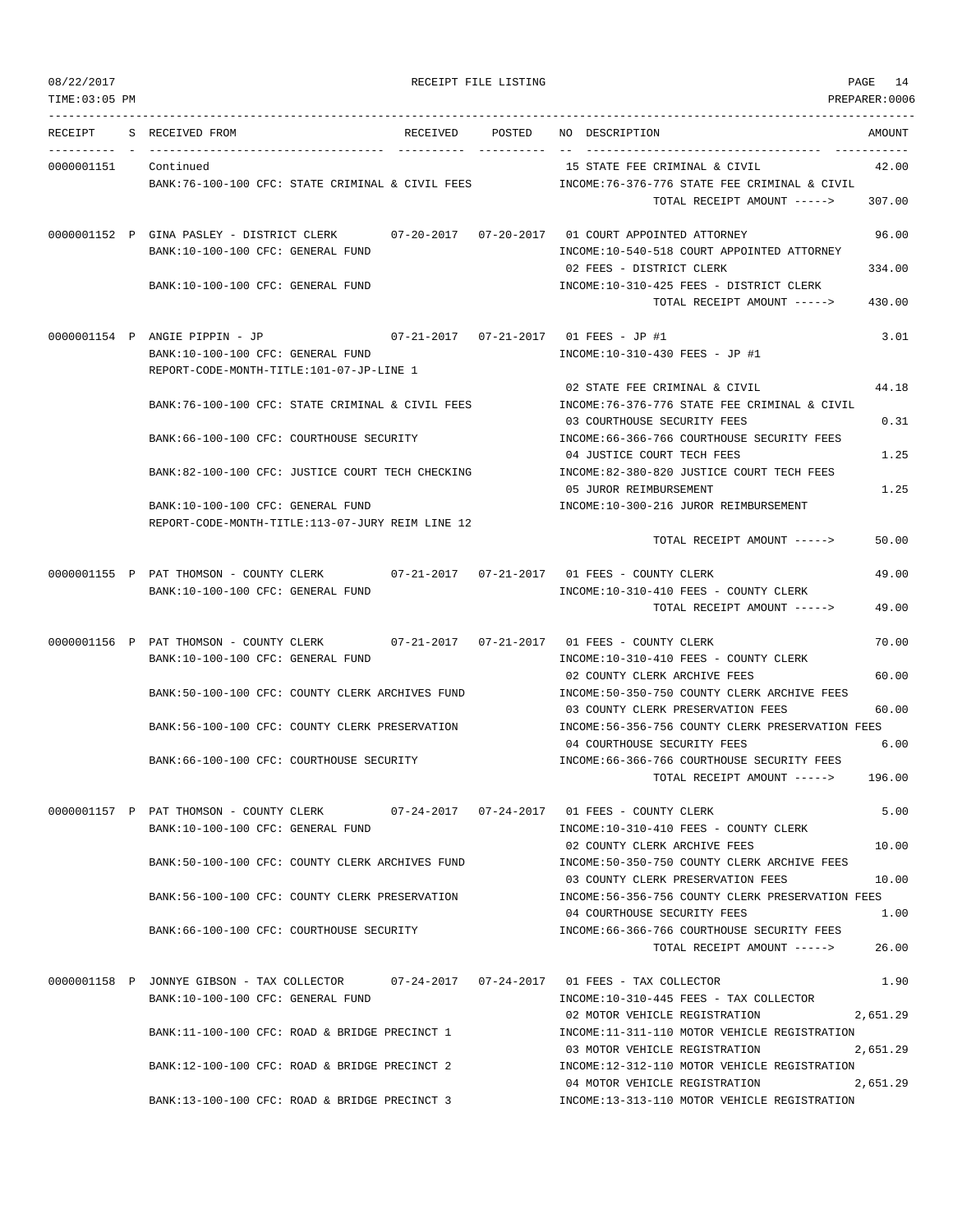| 08/22/2017<br>TIME: 03:05 PM |                                                                                                                           | RECEIPT FILE LISTING |                                                                                                                               | PAGE 15<br>PREPARER: 0006 |
|------------------------------|---------------------------------------------------------------------------------------------------------------------------|----------------------|-------------------------------------------------------------------------------------------------------------------------------|---------------------------|
|                              | RECEIPT S RECEIVED FROM                                                                                                   |                      | RECEIVED POSTED NO DESCRIPTION                                                                                                | AMOUNT                    |
| 0000001158 Continued         | BANK:14-100-100 CFC: ROAD & BRIDGE PRECINCT 4                                                                             |                      | ----------------------------- -----<br>05 MOTOR VEHICLE REGISTRATION<br>INCOME:14-314-110 MOTOR VEHICLE REGISTRATION          | 2,651.28                  |
|                              | BANK:10-100-100 CFC: GENERAL FUND                                                                                         |                      | 06 FEES - TITLE<br>$INCOME: 10-310-447$ FEES - TITLE<br>TOTAL RECEIPT AMOUNT -----> 10,752.68                                 | 145.63                    |
|                              | 0000001161 P PAT THOMSON - COUNTY CLERK 07-25-2017 07-25-2017 01 FEES - COUNTY CLERK<br>BANK:10-100-100 CFC: GENERAL FUND |                      | INCOME:10-310-410 FEES - COUNTY CLERK<br>TOTAL RECEIPT AMOUNT ----->                                                          | 5.00<br>5.00              |
|                              | 0000001162 P PAT THOMSON - COUNTY CLERK 07-25-2017 07-25-2017 01 FEES - COUNTY CLERK<br>BANK:10-100-100 CFC: GENERAL FUND |                      | INCOME:10-310-410 FEES - COUNTY CLERK                                                                                         | 377.00                    |
|                              | BANK:50-100-100 CFC: COUNTY CLERK ARCHIVES FUND                                                                           |                      | 02 COUNTY CLERK ARCHIVE FEES<br>INCOME:50-350-750 COUNTY CLERK ARCHIVE FEES<br>03 COUNTY CLERK PRESERVATION FEES              | 190.00<br>190.00          |
|                              | BANK:56-100-100 CFC: COUNTY CLERK PRESERVATION                                                                            |                      | INCOME:56-356-756 COUNTY CLERK PRESERVATION FEES<br>04 COURTHOUSE SECURITY FEES                                               | 19.00                     |
|                              | BANK:66-100-100 CFC: COURTHOUSE SECURITY                                                                                  |                      | INCOME: 66-366-766 COURTHOUSE SECURITY FEES<br>TOTAL RECEIPT AMOUNT ----->                                                    | 776.00                    |
|                              | 0000001163 P FISHER COUNTY CAD<br>BANK:10-100-100 CFC: GENERAL FUND                                                       |                      | INCOME:10-310-455 FEES - SHERIFF                                                                                              | 176.81                    |
|                              | BANK:10-100-100 CFC: GENERAL FUND                                                                                         |                      | 02 FEES - SHERIFF<br>INCOME:10-310-455 FEES - SHERIFF<br>TOTAL RECEIPT AMOUNT ----->                                          | 10.00<br>186.81           |
|                              | $0000001164$ P H.T. FILLINGIM - SHERIFF<br>BANK:74-100-100 CFC: BAIL BOND FUND                                            |                      | INCOME: 74-374-774 BAIL BOND FEES                                                                                             | 30.00                     |
|                              | BANK:74-100-100 CFC: BAIL BOND FUND                                                                                       |                      | 02 BAIL BOND FEES<br>INCOME: 74-374-774 BAIL BOND FEES<br>03 BAIL BOND FEES                                                   | 15.00<br>15.00            |
|                              | BANK:74-100-100 CFC: BAIL BOND FUND                                                                                       |                      | INCOME: 74-374-774 BAIL BOND FEES<br>04 BAIL BOND FEES                                                                        | 30.00                     |
|                              | BANK:74-100-100 CFC: BAIL BOND FUND                                                                                       |                      | INCOME: 74-374-774 BAIL BOND FEES<br>05 BAIL BOND FEES                                                                        | 15.00                     |
|                              | BANK:74-100-100 CFC: BAIL BOND FUND<br>BANK:74-100-100 CFC: BAIL BOND FUND                                                |                      | INCOME: 74-374-774 BAIL BOND FEES<br>06 BAIL BOND FEES<br>INCOME: 74-374-774 BAIL BOND FEES                                   | 15.00                     |
|                              |                                                                                                                           |                      | TOTAL RECEIPT AMOUNT ----->                                                                                                   | 120.00                    |
|                              | 0000001165 P STERLING COMMISSARY<br>07-25-2017  07-25-2017  01 COMMISSARY EARNED<br>BANK:39-100-170 COMMISSARY CHECKING   |                      | INCOME: 39-300-110 REVENUE COMMISSARY<br>TOTAL RECEIPT AMOUNT ----->                                                          | 18.82<br>18.82            |
|                              | 0000001166 P INMATE PHONE<br>BANK: 70-100-110 INMATE PHONE CHECKING                                                       |                      | 07-18-2017   07-26-2017   01 INMATE PHONE REVENUES<br>INCOME: 70-370-770 INMATE PHONE REVENUES<br>TOTAL RECEIPT AMOUNT -----> | 229.40<br>229.40          |
|                              | 0000001167 P INMATE PHONE<br>BANK:70-100-110 INMATE PHONE CHECKING                                                        |                      | INCOME: 70-370-770 INMATE PHONE REVENUES                                                                                      | 248.00                    |
|                              |                                                                                                                           |                      | TOTAL RECEIPT AMOUNT ----->                                                                                                   | 248.00                    |

0000001168 P PAT THOMSON - COUNTY CLERK 07-26-2017 07-26-2017 01 FEES - COUNTY CLERK 20.20 BANK:10-100-100 CFC: GENERAL FUND INCOME:10-310-410 FEES - COUNTY CLERK 02 PRESERVATION VS HB 1744 1.00

BANK:56-100-100 CFC: COUNTY CLERK PRESERVATION INCOME:56-356-757 PRESERVATION VS HB 1744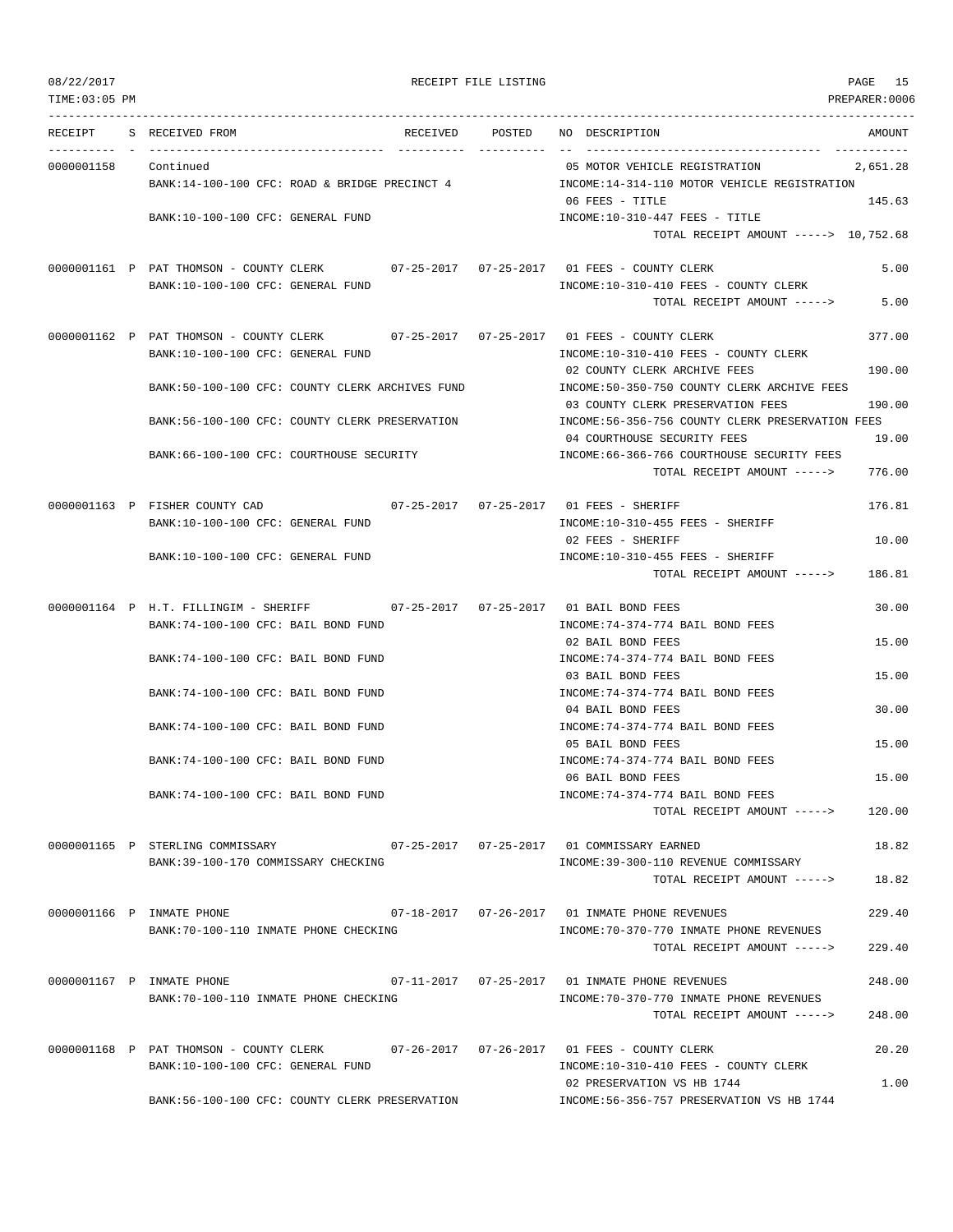| 08/22/2017<br>TIME: 03:05 PM | RECEIPT FILE LISTING                                                                                                                                       | PAGE<br>16<br>PREPARER:0006                                                                                                                      |
|------------------------------|------------------------------------------------------------------------------------------------------------------------------------------------------------|--------------------------------------------------------------------------------------------------------------------------------------------------|
|                              | RECEIPT S RECEIVED FROM<br>RECEIVED<br>POSTED                                                                                                              | NO DESCRIPTION<br>AMOUNT                                                                                                                         |
| 0000001168 Continued         | BANK:76-100-100 CFC: STATE CRIMINAL & CIVIL FEES                                                                                                           | 03 STATE FEE CRIMINAL & CIVIL<br>1.80<br>INCOME: 76-376-776 STATE FEE CRIMINAL & CIVIL<br>23.00<br>TOTAL RECEIPT AMOUNT ----->                   |
|                              | 0000001169 P PAT THOMSON - COUNTY CLERK<br>BANK:10-100-100 CFC: GENERAL FUND                                                                               | 90.00<br>INCOME:10-310-410 FEES - COUNTY CLERK                                                                                                   |
|                              | BANK:50-100-100 CFC: COUNTY CLERK ARCHIVES FUND                                                                                                            | 20.00<br>02 COUNTY CLERK ARCHIVE FEES<br>INCOME:50-350-750 COUNTY CLERK ARCHIVE FEES<br>03 COUNTY CLERK PRESERVATION FEES<br>20.00               |
|                              | BANK:56-100-100 CFC: COUNTY CLERK PRESERVATION                                                                                                             | INCOME:56-356-756 COUNTY CLERK PRESERVATION FEES<br>04 PRESERVATION VS HB 1744<br>5.00                                                           |
|                              | BANK:56-100-100 CFC: COUNTY CLERK PRESERVATION                                                                                                             | INCOME:56-356-757 PRESERVATION VS HB 1744<br>05 COURTHOUSE SECURITY FEES<br>1.00                                                                 |
|                              | BANK:66-100-100 CFC: COURTHOUSE SECURITY                                                                                                                   | INCOME: 66-366-766 COURTHOUSE SECURITY FEES<br>06 STATE FEE CRIMINAL & CIVIL<br>60.00                                                            |
|                              | BANK:76-100-100 CFC: STATE CRIMINAL & CIVIL FEES                                                                                                           | INCOME:76-376-776 STATE FEE CRIMINAL & CIVIL<br>22.00<br>07 FEES - COUNTY CLERK                                                                  |
|                              | BANK:10-100-100 CFC: GENERAL FUND                                                                                                                          | INCOME:10-310-410 FEES - COUNTY CLERK<br>08 COUNTY CLERK ARCHIVE FEES<br>20.00                                                                   |
|                              | BANK:50-100-100 CFC: COUNTY CLERK ARCHIVES FUND                                                                                                            | INCOME:50-350-750 COUNTY CLERK ARCHIVE FEES<br>20.00<br>09 COUNTY CLERK PRESERVATION FEES                                                        |
|                              | BANK:56-100-100 CFC: COUNTY CLERK PRESERVATION                                                                                                             | INCOME:56-356-756 COUNTY CLERK PRESERVATION FEES<br>10 COURTHOUSE SECURITY FEES<br>2.00                                                          |
|                              | BANK:66-100-100 CFC: COURTHOUSE SECURITY                                                                                                                   | INCOME: 66-366-766 COURTHOUSE SECURITY FEES<br>260.00<br>TOTAL RECEIPT AMOUNT ----->                                                             |
|                              | 0000001170 P INMATE PHONE<br>BANK: 70-100-110 INMATE PHONE CHECKING                                                                                        | 07-26-2017  07-26-2017  01 INMATE PHONE REVENUES<br>1,754.00<br>INCOME: 70-370-770 INMATE PHONE REVENUES<br>TOTAL RECEIPT AMOUNT -----> 1,754.00 |
|                              | 0000001171 P SUNOCO PARTNERS MARKETING<br>BANK:10-100-100 CFC: GENERAL FUND                                                                                | 10.77<br>INCOME:10-300-204 OIL & GAS INCOME                                                                                                      |
|                              | BANK:10-100-100 CFC: GENERAL FUND                                                                                                                          | 26.35<br>02 OIL & GAS INCOME<br>INCOME:10-300-204 OIL & GAS INCOME<br>37.12<br>TOTAL RECEIPT AMOUNT ----->                                       |
|                              | 0000001172 P ANGIE PIPPIN - JP<br>07-26-2017  07-26-2017  01 FEES - JP #1<br>BANK:10-100-100 CFC: GENERAL FUND                                             | 26.50<br>INCOME:10-310-430 FEES - JP #1                                                                                                          |
|                              | REPORT-CODE-MONTH-TITLE:101-07-JP-LINE 1<br>BANK:76-100-100 CFC: STATE CRIMINAL & CIVIL FEES                                                               | 81.50<br>02 STATE FEE CRIMINAL & CIVIL<br>INCOME: 76-376-776 STATE FEE CRIMINAL & CIVIL                                                          |
|                              | BANK: 66-100-100 CFC: COURTHOUSE SECURITY                                                                                                                  | 03 COURTHOUSE SECURITY FEES<br>1.00<br>INCOME: 66-366-766 COURTHOUSE SECURITY FEES                                                               |
|                              | BANK:82-100-100 CFC: JUSTICE COURT TECH CHECKING                                                                                                           | 4.00<br>04 JUSTICE COURT TECH FEES<br>INCOME:82-380-820 JUSTICE COURT TECH FEES                                                                  |
|                              | BANK:10-100-100 CFC: GENERAL FUND                                                                                                                          | 05 JUROR REIMBURSEMENT<br>4.00<br>INCOME:10-300-216 JUROR REIMBURSEMENT                                                                          |
|                              | REPORT-CODE-MONTH-TITLE:113-07-JURY REIM LINE 12                                                                                                           | 117.00<br>TOTAL RECEIPT AMOUNT ----->                                                                                                            |
|                              | 0000001173 P ANGIE PIPPIN - JP<br>07-24-2017  07-26-2017  01 FEES - JP #1<br>BANK:10-100-100 CFC: GENERAL FUND<br>REPORT-CODE-MONTH-TITLE:101-07-JP-LINE 1 | 26.50<br>INCOME:10-310-430 FEES - JP #1                                                                                                          |
|                              | BANK:76-100-100 CFC: STATE CRIMINAL & CIVIL FEES                                                                                                           | 81.50<br>02 STATE FEE CRIMINAL & CIVIL<br>INCOME: 76-376-776 STATE FEE CRIMINAL & CIVIL                                                          |
|                              |                                                                                                                                                            | 1.00<br>03 COURTHOUSE SECURITY FEES                                                                                                              |

BANK:66-100-100 CFC: COURTHOUSE SECURITY INCOME:66-366-766 COURTHOUSE SECURITY FEES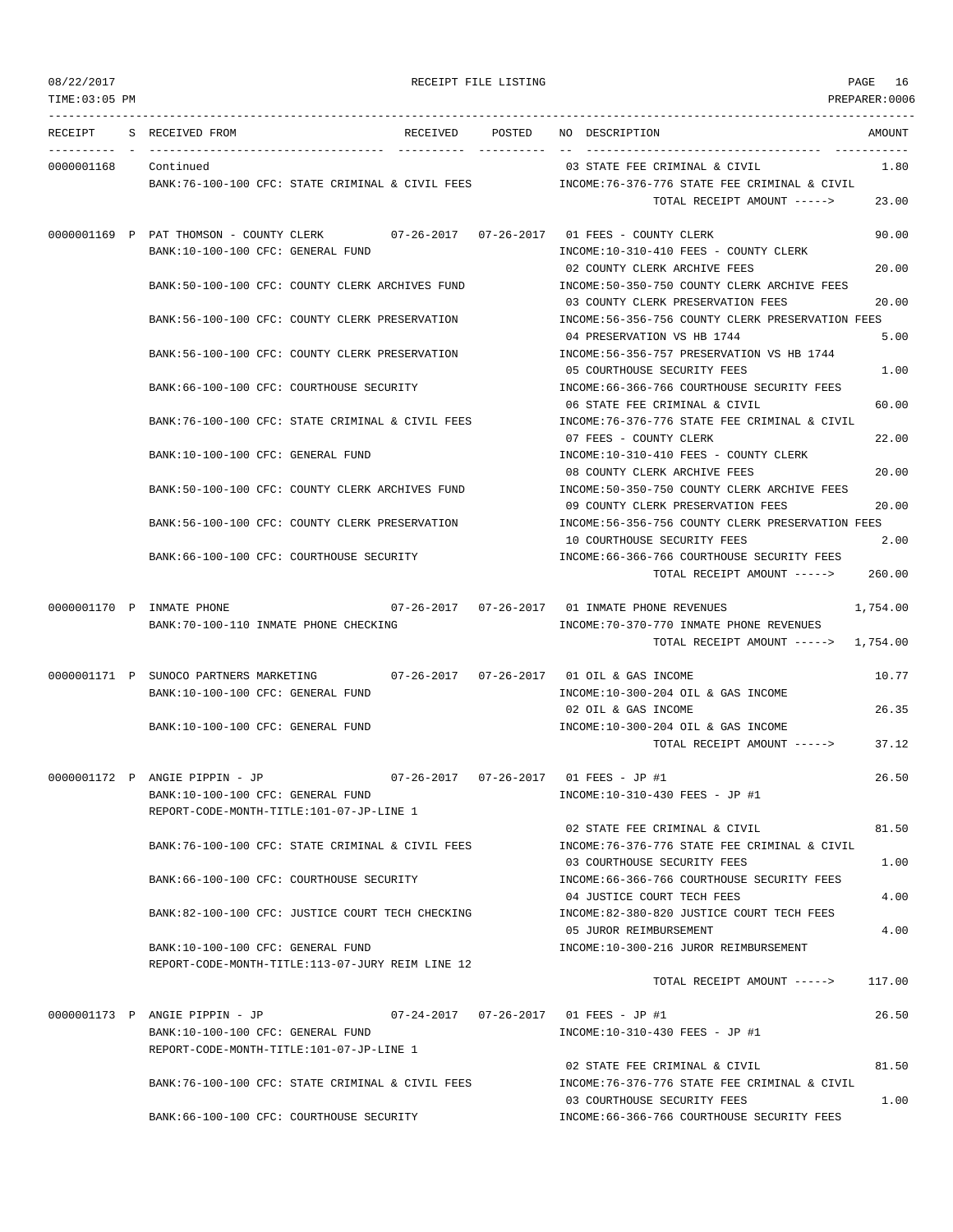TIME:03:05 PM PREPARER:0006

## 08/22/2017 RECEIPT FILE LISTING PAGE 17

| RECEIPT    | S RECEIVED FROM                                                                | RECEIVED | POSTED | NO DESCRIPTION                                                                    | AMOUNT |
|------------|--------------------------------------------------------------------------------|----------|--------|-----------------------------------------------------------------------------------|--------|
|            |                                                                                |          |        |                                                                                   |        |
| 0000001173 | Continued<br>BANK:82-100-100 CFC: JUSTICE COURT TECH CHECKING                  |          |        | 04 JUSTICE COURT TECH FEES<br>INCOME:82-380-820 JUSTICE COURT TECH FEES           | 4.00   |
|            |                                                                                |          |        | 05 JUROR REIMBURSEMENT                                                            | 4.00   |
|            | BANK:10-100-100 CFC: GENERAL FUND                                              |          |        | INCOME:10-300-216 JUROR REIMBURSEMENT                                             |        |
|            | REPORT-CODE-MONTH-TITLE:113-07-JURY REIM LINE 12                               |          |        | TOTAL RECEIPT AMOUNT ----->                                                       | 117.00 |
|            | 0000001174 P ANGIE PIPPIN - JP                                                 |          |        |                                                                                   | 159.50 |
|            | BANK:10-100-100 CFC: GENERAL FUND<br>REPORT-CODE-MONTH-TITLE:101-07-JP-LINE 1  |          |        | INCOME:10-310-430 FEES - JP #1                                                    |        |
|            |                                                                                |          |        | 02 STATE FEE CRIMINAL & CIVIL                                                     | 81.50  |
|            | BANK:76-100-100 CFC: STATE CRIMINAL & CIVIL FEES                               |          |        | INCOME: 76-376-776 STATE FEE CRIMINAL & CIVIL<br>03 COURTHOUSE SECURITY FEES      | 2.00   |
|            | BANK:66-100-100 CFC: COURTHOUSE SECURITY                                       |          |        | INCOME: 66-366-766 COURTHOUSE SECURITY FEES                                       |        |
|            | BANK:82-100-100 CFC: JUSTICE COURT TECH CHECKING                               |          |        | 04 JUSTICE COURT TECH FEES<br>INCOME:82-380-820 JUSTICE COURT TECH FEES           | 8.00   |
|            |                                                                                |          |        | 05 JUROR REIMBURSEMENT                                                            | 8.00   |
|            | BANK:10-100-100 CFC: GENERAL FUND                                              |          |        | INCOME:10-300-216 JUROR REIMBURSEMENT                                             |        |
|            | REPORT-CODE-MONTH-TITLE:113-07-JURY REIM LINE 12                               |          |        |                                                                                   | 106.50 |
|            | BANK:76-100-100 CFC: STATE CRIMINAL & CIVIL FEES                               |          |        | 06 STATE FEE CRIMINAL & CIVIL<br>INCOME: 76-376-776 STATE FEE CRIMINAL & CIVIL    |        |
|            | BANK: 10-100-100 CFC: GENERAL FUND                                             |          |        | $07$ FEES - JP #1<br>INCOME:10-310-430 FEES - JP #1                               | 137.00 |
|            |                                                                                |          |        | TOTAL RECEIPT AMOUNT ----->                                                       | 502.50 |
|            |                                                                                |          |        |                                                                                   |        |
|            | 0000001175 P GINA PASLEY - DISTRICT CLERK                                      |          |        | 07-26-2017  07-26-2017  01 FEES - DISTRICT CLERK                                  | 14.00  |
|            | BANK:10-100-100 CFC: GENERAL FUND                                              |          |        | INCOME:10-310-425 FEES - DISTRICT CLERK<br>TOTAL RECEIPT AMOUNT ----->            | 14.00  |
|            | 0000001176 P 32ND JUDICAL DISTRICT                                             |          |        |                                                                                   | 205.00 |
|            | BANK:10-100-100 CFC: GENERAL FUND                                              |          |        | INCOME:10-310-440 FEES - COUNTY ATTORNEY                                          |        |
|            |                                                                                |          |        | TOTAL RECEIPT AMOUNT ----->                                                       | 205.00 |
|            | 0000001177 P PAT THOMSON - COUNTY CLERK                                        |          |        |                                                                                   | 63.00  |
|            | BANK:10-100-100 CFC: GENERAL FUND                                              |          |        | INCOME:10-310-410 FEES - COUNTY CLERK                                             |        |
|            |                                                                                |          |        | TOTAL RECEIPT AMOUNT ----->                                                       | 63.00  |
|            | 0000001178 P PAT THOMSON - COUNTY CLERK                                        |          |        | 07-27-2017  07-27-2017  01 FEES - COUNTY CLERK                                    | 26.17  |
|            | BANK:10-100-100 CFC: GENERAL FUND                                              |          |        | INCOME:10-310-410 FEES - COUNTY CLERK<br>02 PRESERVATION VS HB 1744               | 1.00   |
|            | BANK:56-100-100 CFC: COUNTY CLERK PRESERVATION                                 |          |        | INCOME: 56-356-757 PRESERVATION VS HB 1744                                        |        |
|            |                                                                                |          |        | 03 STATE FEE CRIMINAL & CIVIL                                                     | 1.83   |
|            | BANK:76-100-100 CFC: STATE CRIMINAL & CIVIL FEES                               |          |        | INCOME: 76-376-776 STATE FEE CRIMINAL & CIVIL<br>04 FEES - COUNTY CLERK           | 72.00  |
|            | BANK:10-100-100 CFC: GENERAL FUND                                              |          |        | INCOME:10-310-410 FEES - COUNTY CLERK                                             |        |
|            |                                                                                |          |        | 05 COUNTY CLERK ARCHIVE FEES                                                      | 40.00  |
|            | BANK:50-100-100 CFC: COUNTY CLERK ARCHIVES FUND                                |          |        | INCOME: 50-350-750 COUNTY CLERK ARCHIVE FEES<br>06 COUNTY CLERK PRESERVATION FEES | 40.00  |
|            | BANK:56-100-100 CFC: COUNTY CLERK PRESERVATION                                 |          |        | INCOME:56-356-756 COUNTY CLERK PRESERVATION FEES                                  |        |
|            |                                                                                |          |        | 07 COURTHOUSE SECURITY FEES                                                       | 4.00   |
|            | BANK:66-100-100 CFC: COURTHOUSE SECURITY                                       |          |        | INCOME:66-366-766 COURTHOUSE SECURITY FEES<br>TOTAL RECEIPT AMOUNT ----->         | 185.00 |
|            |                                                                                |          |        |                                                                                   |        |
|            | 0000001179 P GINA PASLEY - DISTRICT CLERK<br>BANK:10-100-100 CFC: GENERAL FUND |          |        | INCOME:10-310-425 FEES - DISTRICT CLERK                                           | 25.00  |
|            |                                                                                |          |        |                                                                                   |        |

TOTAL RECEIPT AMOUNT -----> 25.00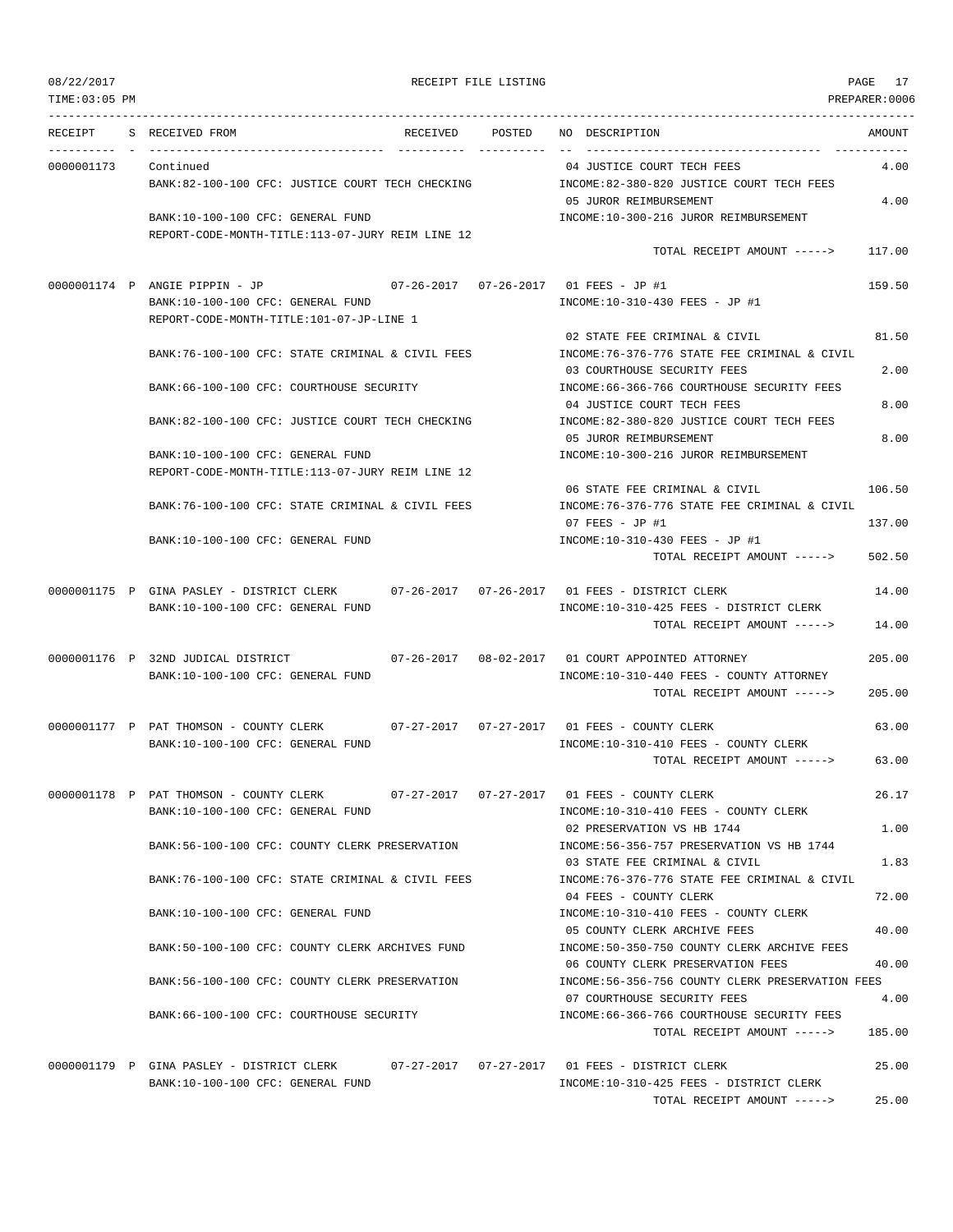| 08/22/2017 |  |
|------------|--|
|------------|--|

TOTAL RECEIPT AMOUNT -----> 369.00

| 08/22/2017    |                                                   |                                   | RECEIPT FILE LISTING |                                                                                | PAGE<br>18     |
|---------------|---------------------------------------------------|-----------------------------------|----------------------|--------------------------------------------------------------------------------|----------------|
| TIME:03:05 PM |                                                   |                                   |                      |                                                                                | PREPARER: 0006 |
|               |                                                   |                                   |                      |                                                                                |                |
| RECEIPT       | S RECEIVED FROM                                   | RECEIVED POSTED                   |                      | NO DESCRIPTION                                                                 | AMOUNT         |
|               |                                                   |                                   |                      |                                                                                |                |
|               |                                                   |                                   |                      |                                                                                |                |
|               | 0000001180 P GINA PASLEY - DISTRICT CLERK         |                                   |                      |                                                                                | 6.00           |
|               | BANK:10-100-100 CFC: GENERAL FUND                 |                                   |                      | INCOME:10-310-425 FEES - DISTRICT CLERK<br>02 FEES - DISTRICT CLERK            | 24.00          |
|               | BANK:10-100-100 CFC: GENERAL FUND                 |                                   |                      | INCOME:10-310-425 FEES - DISTRICT CLERK                                        |                |
|               |                                                   |                                   |                      | 03 DIST COURT REC TECH FEES                                                    | 10.00          |
|               | BANK:36-100-100 CFC: DIST COURT RECORDS TECH FUND |                                   |                      | INCOME: 36-336-736 DIST COURT REC TECH FEES                                    |                |
|               |                                                   |                                   |                      | 04 STATE FEE CRIMINAL & CIVIL                                                  | 5.00           |
|               | BANK:76-100-100 CFC: STATE CRIMINAL & CIVIL FEES  |                                   |                      | INCOME:76-376-776 STATE FEE CRIMINAL & CIVIL                                   |                |
|               |                                                   |                                   |                      | TOTAL RECEIPT AMOUNT ----->                                                    | 45.00          |
|               |                                                   |                                   |                      |                                                                                |                |
|               | 0000001181 P ANGIE PIPPIN - JP                    |                                   |                      |                                                                                | 65.97          |
|               | BANK:10-100-100 CFC: GENERAL FUND                 |                                   |                      | INCOME:10-310-430 FEES - JP #1                                                 |                |
|               | REPORT-CODE-MONTH-TITLE:101-07-JP-LINE 1          |                                   |                      |                                                                                |                |
|               |                                                   |                                   |                      | 02 STATE FEE CRIMINAL & CIVIL                                                  | 98.40          |
|               | BANK:76-100-100 CFC: STATE CRIMINAL & CIVIL FEES  |                                   |                      | INCOME: 76-376-776 STATE FEE CRIMINAL & CIVIL                                  |                |
|               |                                                   |                                   |                      | 03 COURTHOUSE SECURITY FEES                                                    | 1.17           |
|               | BANK: 66-100-100 CFC: COURTHOUSE SECURITY         |                                   |                      | INCOME:66-366-766 COURTHOUSE SECURITY FEES                                     |                |
|               |                                                   |                                   |                      | 04 JUSTICE COURT TECH FEES                                                     | 4.73           |
|               | BANK:82-100-100 CFC: JUSTICE COURT TECH CHECKING  |                                   |                      | INCOME:82-380-820 JUSTICE COURT TECH FEES                                      |                |
|               |                                                   |                                   |                      | 05 JUROR REIMBURSEMENT                                                         | 4.73           |
|               | BANK:10-100-100 CFC: GENERAL FUND                 |                                   |                      | INCOME:10-300-216 JUROR REIMBURSEMENT                                          |                |
|               | REPORT-CODE-MONTH-TITLE:113-07-JURY REIM LINE 12  |                                   |                      |                                                                                |                |
|               |                                                   |                                   |                      | TOTAL RECEIPT AMOUNT ----->                                                    | 175.00         |
|               | 0000001182 P PAT THOMSON - COUNTY CLERK           | $07 - 28 - 2017$ $07 - 28 - 2017$ |                      | 01 FEES - COUNTY CLERK                                                         | 46.00          |
|               | BANK:10-100-100 CFC: GENERAL FUND                 |                                   |                      | INCOME:10-310-410 FEES - COUNTY CLERK                                          |                |
|               |                                                   |                                   |                      | 02 FEES - SHERIFF                                                              | 100.00         |
|               | BANK:10-100-100 CFC: GENERAL FUND                 |                                   |                      | INCOME:10-310-455 FEES - SHERIFF                                               |                |
|               |                                                   |                                   |                      | 03 RECORDS PRESERVATION FEES                                                   | 10.00          |
|               | BANK:30-100-100 CFC: COURT RECORDS PRES FUND      |                                   |                      | INCOME: 30-330-730 RECORDS PRESERVATION FEES                                   |                |
|               |                                                   |                                   |                      | 04 COUNTY CLERK ARCHIVE FEES                                                   | 10.00          |
|               | BANK:50-100-100 CFC: COUNTY CLERK ARCHIVES FUND   |                                   |                      | INCOME:50-350-750 COUNTY CLERK ARCHIVE FEES                                    |                |
|               |                                                   |                                   |                      | 05 JUDICIAL TRAINING FEES                                                      | 5.00           |
|               | BANK: 53-100-100 JUDICIAL TRAINING FUND           |                                   |                      | INCOME: 53-353-753 JUDICIAL TRAINING FEES                                      |                |
|               |                                                   |                                   |                      | 06 LAW LIBRARY FEES                                                            | 35.00          |
|               | BANK:60-100-100 CFC: LAW LIBRARY                  |                                   |                      | INCOME:60-360-760 LAW LIBRARY FEES                                             |                |
|               |                                                   |                                   |                      | 07 COURTHOUSE SECURITY FEES                                                    | 5.00           |
|               | BANK:66-100-100 CFC: COURTHOUSE SECURITY          |                                   |                      | INCOME:66-366-766 COURTHOUSE SECURITY FEES                                     |                |
|               |                                                   |                                   |                      | 08 COUNTY PRESERVATION FEES                                                    | 5.00           |
|               | BANK: 68-100-100 CFC: COUNTY PRESERVATION         |                                   |                      | INCOME: 68-368-768 COUNTY PRESERVATION FEES                                    |                |
|               |                                                   |                                   |                      | 09 GUARDIANSHIP                                                                | 20.00          |
|               | BANK:76-100-100 CFC: STATE CRIMINAL & CIVIL FEES  |                                   |                      | INCOME: 76-376-702 GUARDIANSHIP                                                |                |
|               |                                                   |                                   |                      | 10 STATE FEE CRIMINAL & CIVIL                                                  | 42.00          |
|               | BANK:76-100-100 CFC: STATE CRIMINAL & CIVIL FEES  |                                   |                      | INCOME: 76-376-776 STATE FEE CRIMINAL & CIVIL                                  |                |
|               |                                                   |                                   |                      | 11 STATE FEE CRIMINAL & CIVIL                                                  | 10.00          |
|               | BANK:76-100-100 CFC: STATE CRIMINAL & CIVIL FEES  |                                   |                      | INCOME: 76-376-776 STATE FEE CRIMINAL & CIVIL                                  |                |
|               |                                                   |                                   |                      | 12 STATE FEE CRIMINAL & CIVIL                                                  | 40.00          |
|               | BANK:76-100-100 CFC: STATE CRIMINAL & CIVIL FEES  |                                   |                      | INCOME: 76-376-776 STATE FEE CRIMINAL & CIVIL                                  |                |
|               |                                                   |                                   |                      | 13 STATE FEE CRIMINAL & CIVIL                                                  | 5.00           |
|               | BANK:76-100-100 CFC: STATE CRIMINAL & CIVIL FEES  |                                   |                      | INCOME: 76-376-776 STATE FEE CRIMINAL & CIVIL<br>14 STATE FEE CRIMINAL & CIVIL | 30.00          |
|               | BANK:76-100-100 CFC: STATE CRIMINAL & CIVIL FEES  |                                   |                      | INCOME:76-376-776 STATE FEE CRIMINAL & CIVIL                                   |                |
|               |                                                   |                                   |                      | 15 FEES - COUNTY JUDGE                                                         | 6.00           |
|               | BANK:10-100-100 CFC: GENERAL FUND                 |                                   |                      | INCOME:10-310-400 FEES - COUNTY JUDGE                                          |                |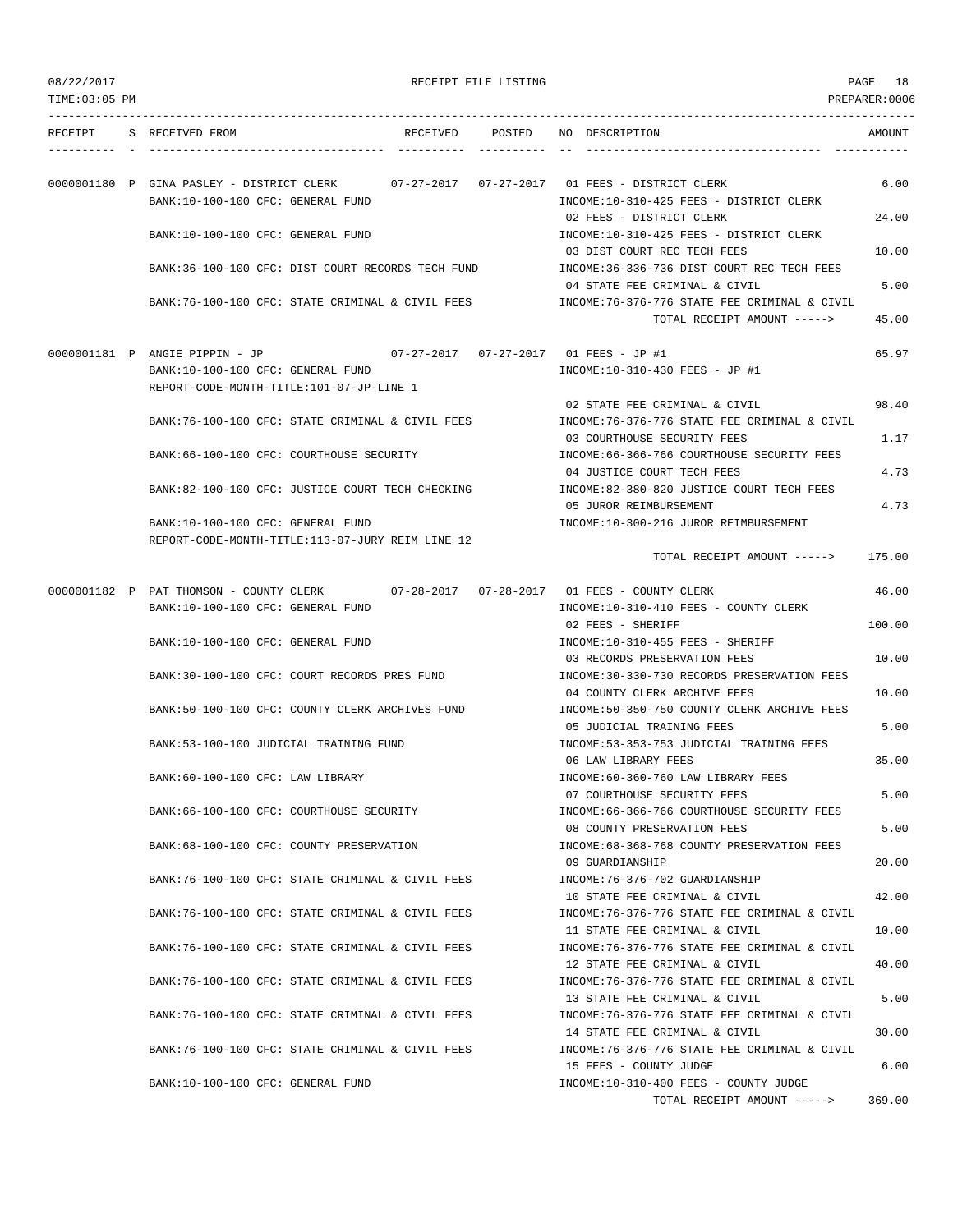| TIME:03:05 PM |                                                                                          |        | PREPARER:0006                                                                             |
|---------------|------------------------------------------------------------------------------------------|--------|-------------------------------------------------------------------------------------------|
| RECEIPT       | S RECEIVED FROM<br>RECEIVED                                                              | POSTED | NO DESCRIPTION<br>AMOUNT                                                                  |
|               |                                                                                          |        |                                                                                           |
|               | 0000001183 P PAT THOMSON - COUNTY CLERK                                                  |        | 07-28-2017   07-28-2017   01 FEES - COUNTY CLERK<br>6.00                                  |
|               | BANK:10-100-100 CFC: GENERAL FUND                                                        |        | INCOME:10-310-410 FEES - COUNTY CLERK                                                     |
|               |                                                                                          |        | 02 PRESERVATION VS HB 1744<br>1.00                                                        |
|               | BANK:56-100-100 CFC: COUNTY CLERK PRESERVATION                                           |        | INCOME: 56-356-757 PRESERVATION VS HB 1744                                                |
|               |                                                                                          |        | 03 FEES - COUNTY CLERK<br>305.00                                                          |
|               | BANK:10-100-100 CFC: GENERAL FUND                                                        |        | INCOME:10-310-410 FEES - COUNTY CLERK                                                     |
|               | BANK:50-100-100 CFC: COUNTY CLERK ARCHIVES FUND                                          |        | 04 COUNTY CLERK ARCHIVE FEES<br>90.00<br>INCOME:50-350-750 COUNTY CLERK ARCHIVE FEES      |
|               |                                                                                          |        | 90.00<br>05 COUNTY CLERK PRESERVATION FEES                                                |
|               | BANK:56-100-100 CFC: COUNTY CLERK PRESERVATION                                           |        | INCOME:56-356-756 COUNTY CLERK PRESERVATION FEES                                          |
|               |                                                                                          |        | 9.00<br>06 COURTHOUSE SECURITY FEES                                                       |
|               | BANK:66-100-100 CFC: COURTHOUSE SECURITY                                                 |        | INCOME: 66-366-766 COURTHOUSE SECURITY FEES                                               |
|               |                                                                                          |        | 07 FEES - JP #1<br>24.00                                                                  |
|               | BANK:10-100-100 CFC: GENERAL FUND                                                        |        | INCOME:10-310-410 FEES - COUNTY CLERK                                                     |
|               |                                                                                          |        | TOTAL RECEIPT AMOUNT -----><br>525.00                                                     |
|               |                                                                                          |        |                                                                                           |
|               | 0000001184 P WASHINGTON NATIONAL                                                         |        | 07-28-2017  07-28-2017  01 WASHINGTON NATL PAYABLE<br>104.60                              |
|               | BANK:10-100-100 CFC: GENERAL FUND                                                        |        | INCOME:10-200-260 WASHINGTON NATL PAYABLE                                                 |
|               |                                                                                          |        | 02 WASHINGTON NATL PAYABLE<br>28.20                                                       |
|               | BANK:10-100-100 CFC: GENERAL FUND                                                        |        | INCOME:10-200-260 WASHINGTON NATL PAYABLE                                                 |
|               |                                                                                          |        | TOTAL RECEIPT AMOUNT -----><br>132.80                                                     |
|               | 0000001185 P EMILIA GARCIA - SENIOR CITIZENS 07-28-2017 07-28-2017 01 FOOD DONATIONS     |        | 57.51                                                                                     |
|               | BANK: 78-100-100 CFC: SENIOR CITIZENS                                                    |        | INCOME: 78-378-712 FOOD DONATIONS                                                         |
|               |                                                                                          |        | 02 FOOD DONATIONS<br>35.50                                                                |
|               | BANK: 78-100-100 CFC: SENIOR CITIZENS                                                    |        | INCOME: 78-378-712 FOOD DONATIONS                                                         |
|               |                                                                                          |        | 54.50<br>03 FOOD DONATIONS                                                                |
|               | BANK: 78-100-100 CFC: SENIOR CITIZENS                                                    |        | INCOME: 78-378-712 FOOD DONATIONS                                                         |
|               |                                                                                          |        | TOTAL RECEIPT AMOUNT -----><br>147.51                                                     |
|               | 0000001186 P JONNYE GIBSON - TAX COLLECTOR 07-28-2017 07-28-2017 01 FEES - TAX COLLECTOR |        | 152.89                                                                                    |
|               | BANK:11-100-100 CFC: ROAD & BRIDGE PRECINCT 1                                            |        | INCOME:11-311-110 MOTOR VEHICLE REGISTRATION                                              |
|               |                                                                                          |        | 02 MOTOR VEHICLE REGISTRATION<br>1,057.08                                                 |
|               | BANK:11-100-100 CFC: ROAD & BRIDGE PRECINCT 1                                            |        | INCOME:11-311-110 MOTOR VEHICLE REGISTRATION                                              |
|               |                                                                                          |        | 1,057.08<br>03 MOTOR VEHICLE REGISTRATION                                                 |
|               | BANK:12-100-100 CFC: ROAD & BRIDGE PRECINCT 2                                            |        | INCOME:12-312-110 MOTOR VEHICLE REGISTRATION                                              |
|               |                                                                                          |        | 1,057.08<br>04 MOTOR VEHICLE REGISTRATION                                                 |
|               | BANK:13-100-100 CFC: ROAD & BRIDGE PRECINCT 3                                            |        | INCOME:13-313-110 MOTOR VEHICLE REGISTRATION<br>1,057.08<br>05 MOTOR VEHICLE REGISTRATION |
|               | BANK:14-100-100 CFC: ROAD & BRIDGE PRECINCT 4                                            |        | INCOME:14-314-110 MOTOR VEHICLE REGISTRATION                                              |
|               |                                                                                          |        | 30.00<br>06 FEES - TITLE                                                                  |
|               | BANK:10-100-100 CFC: GENERAL FUND                                                        |        | $INCOME: 10-310-447$ FEES - TITLE                                                         |
|               |                                                                                          |        | 152.87<br>07 FEES - TITLE                                                                 |
|               | BANK:12-100-100 CFC: ROAD & BRIDGE PRECINCT 2                                            |        | INCOME:12-312-110 MOTOR VEHICLE REGISTRATION                                              |
|               |                                                                                          |        | 08 FEES - TITLE<br>152.87                                                                 |
|               | BANK:13-100-100 CFC: ROAD & BRIDGE PRECINCT 3                                            |        | INCOME:13-313-110 MOTOR VEHICLE REGISTRATION                                              |
|               |                                                                                          |        | 152.87<br>09 INTEREST EARNED                                                              |
|               | BANK:14-100-100 CFC: ROAD & BRIDGE PRECINCT 4                                            |        | INCOME:14-314-110 MOTOR VEHICLE REGISTRATION                                              |
|               |                                                                                          |        | TOTAL RECEIPT AMOUNT -----> 4,869.82                                                      |
|               | 0000001187 P APPRAISAL DISTRICT - M&O 67-28-2017 07-28-2017 01 ADVALOREM TAXES           |        | 3,080.17                                                                                  |
|               | BANK:10-100-100 CFC: GENERAL FUND                                                        |        | INCOME:10-300-100 ADVALOREM TAXES                                                         |
|               |                                                                                          |        | 3,080.17<br>TOTAL RECEIPT AMOUNT ----->                                                   |
|               |                                                                                          |        |                                                                                           |
|               | 0000001188 P APPRAISAL DISTRICT - I&S                                                    |        | 839.49                                                                                    |
|               | BANK:10-100-120 INTEREST & SINKING CHECKING                                              |        | INCOME:10-300-100 ADVALOREM TAXES                                                         |
|               |                                                                                          |        | TOTAL RECEIPT AMOUNT -----> 839.49                                                        |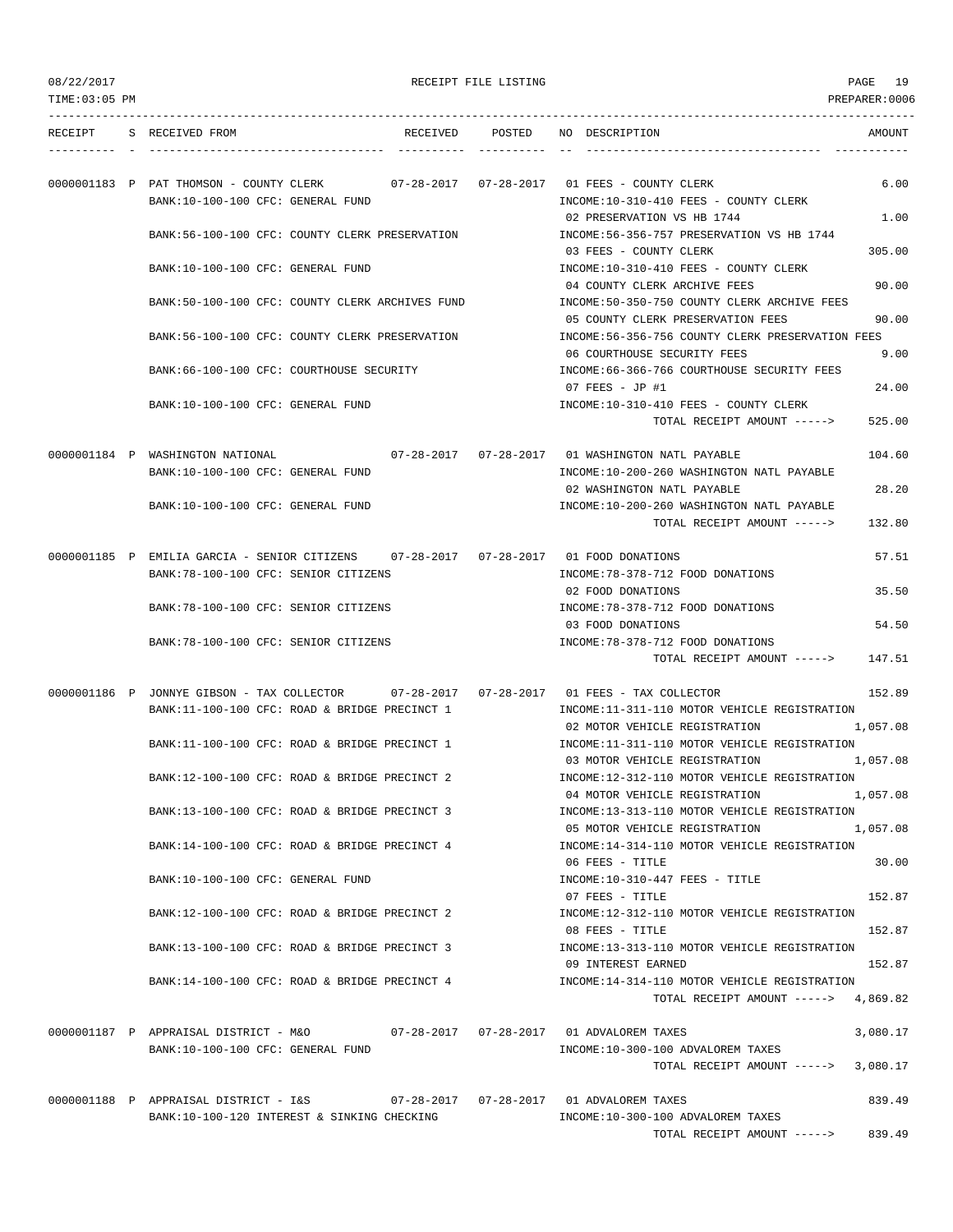| TIME:03:05 PM |                                                                                                                                   |          |        |                                                                                                                                             | PREPARER:0006    |
|---------------|-----------------------------------------------------------------------------------------------------------------------------------|----------|--------|---------------------------------------------------------------------------------------------------------------------------------------------|------------------|
| RECEIPT       | S RECEIVED FROM                                                                                                                   | RECEIVED | POSTED | NO DESCRIPTION                                                                                                                              | AMOUNT           |
|               | 0000001189 P TOM GREEN COUNTY<br>BANK:10-100-100 CFC: GENERAL FUND                                                                |          |        | 07-28-2017  07-28-2017  01 SHERIFF - MISC INCOME<br>INCOME:10-300-236 SHERIFF - MISC INCOME<br>TOTAL RECEIPT AMOUNT ----->                  | 13.57<br>13.57   |
|               | 0000001190 P STERLING COMMISSARY<br>BANK:10-100-100 CFC: GENERAL FUND                                                             |          |        | 07-28-2017  07-28-2017  01 COMMISSARY EARNED<br>INCOME:10-300-150 OTHER INCOME                                                              | 66.77            |
|               |                                                                                                                                   |          |        | TOTAL RECEIPT AMOUNT ----->                                                                                                                 | 66.77            |
|               | 0000001192 P GINA PASLEY - DISTRICT CLERK<br>BANK:10-100-100 CFC: GENERAL FUND                                                    |          |        | $07-31-2017$ $08-01-2017$ 01 FEES - COUNTY & DISTRICT COURT<br>INCOME:10-310-420 FEES - COUNTY & DISTRICT COURT<br>02 FEES - DISTRICT CLERK | 200.00<br>153.00 |
|               | BANK:10-100-100 CFC: GENERAL FUND                                                                                                 |          |        | INCOME:10-310-425 FEES - DISTRICT CLERK<br>03 RECORDS PRESERVATION FEES                                                                     | 10.00            |
|               | BANK:30-100-100 CFC: COURT RECORDS PRES FUND                                                                                      |          |        | INCOME: 30-330-730 RECORDS PRESERVATION FEES<br>04 DIST COURT REC TECH FEES                                                                 | 10.00            |
|               | BANK:36-100-100 CFC: DIST COURT RECORDS TECH FUND                                                                                 |          |        | INCOME: 36-336-736 DIST COURT REC TECH FEES<br>05 DIST CLERK PRESERVATION FEES                                                              | 5.00             |
|               | BANK:63-100-100 CFC: DISTRICT CLERK PRESERVATION                                                                                  |          |        | INCOME:63-363-763 DIST CLERK PRESERVATION FEES<br>06 COURTHOUSE SECURITY FEES                                                               | 5.00             |
|               | BANK:66-100-100 CFC: COURTHOUSE SECURITY                                                                                          |          |        | INCOME: 66-366-766 COURTHOUSE SECURITY FEES                                                                                                 |                  |
|               | BANK:68-100-100 CFC: COUNTY PRESERVATION                                                                                          |          |        | 07 COUNTY PRESERVATION FEES<br>INCOME: 68-368-768 COUNTY PRESERVATION FEES                                                                  | 5.00             |
|               | BANK:76-100-100 CFC: STATE CRIMINAL & CIVIL FEES                                                                                  |          |        | 08 STATE FEE CRIMINAL & CIVIL<br>INCOME:76-376-776 STATE FEE CRIMINAL & CIVIL                                                               | 50.00            |
|               | BANK: 76-100-100 CFC: STATE CRIMINAL & CIVIL FEES                                                                                 |          |        | 09 STATE FEE CRIMINAL & CIVIL<br>INCOME:76-376-776 STATE FEE CRIMINAL & CIVIL<br>TOTAL RECEIPT AMOUNT ----->                                | 42.00<br>480.00  |
|               | 0000001193 P PAT THOMSON - COUNTY CLERK 07-31-2017 08-01-2017 01 FEES - COUNTY CLERK<br>BANK:10-100-100 CFC: GENERAL FUND         |          |        | INCOME:10-310-410 FEES - COUNTY CLERK<br>TOTAL RECEIPT AMOUNT ----->                                                                        | 30.00<br>30.00   |
|               | 0000001194 P ANGIE PIPPIN - JP<br>BANK:10-100-100 CFC: GENERAL FUND<br>REPORT-CODE-MONTH-TITLE:101-08-JP-LINE 1                   |          |        | 07-31-2017  08-01-2017  01 FEES - JP #1<br>INCOME:10-310-430 FEES - JP #1                                                                   | 53.76            |
|               | BANK:66-100-100 CFC: COURTHOUSE SECURITY                                                                                          |          |        | 02 COURTHOUSE SECURITY FEES<br>INCOME:66-366-766 COURTHOUSE SECURITY FEES                                                                   | 4.47             |
|               | BANK:82-100-100 CFC: JUSTICE COURT TECH CHECKING                                                                                  |          |        | 03 JUSTICE COURT TECH FEES<br>INCOME: 82-380-820 JUSTICE COURT TECH FEES                                                                    | 17.87            |
|               | BANK:10-100-100 CFC: GENERAL FUND                                                                                                 |          |        | 04 JUROR REIMBURSEMENT<br>INCOME:10-300-216 JUROR REIMBURSEMENT                                                                             | 17.87            |
|               | REPORT-CODE-MONTH-TITLE:113-08-JURY REIM LINE 12                                                                                  |          |        | 05 STATE FEE CRIMINAL & CIVIL                                                                                                               | 406.03           |
|               | BANK:76-100-100 CFC: STATE CRIMINAL & CIVIL FEES                                                                                  |          |        | INCOME: 76-376-776 STATE FEE CRIMINAL & CIVIL<br>TOTAL RECEIPT AMOUNT ----->                                                                | 500.00           |
|               | 0000001195 P HEALTH & HUMAN SERVICES 07-17-2017 07-17-2017 01 DEPT OF AGING & DISABILITY<br>BANK: 78-100-100 CFC: SENIOR CITIZENS |          |        | INCOME: 78-378-714 DEPT OF AGING & DISABILITY                                                                                               | 331.65           |
|               |                                                                                                                                   |          |        | TOTAL RECEIPT AMOUNT ----->                                                                                                                 | 331.65           |
|               | 0000001196 P GINA PASLEY - DISTRICT CLERK<br>BANK:10-100-100 CFC: GENERAL FUND                                                    |          |        | INCOME:10-310-425 FEES - DISTRICT CLERK                                                                                                     | 8.00             |
|               | BANK:10-100-100 CFC: GENERAL FUND                                                                                                 |          |        | 02 FEES - DISTRICT CLERK<br>INCOME:10-310-425 FEES - DISTRICT CLERK<br>03 DIST COURT REC TECH FEES                                          | 15.00<br>10.00   |

BANK:36-100-100 CFC: DIST COURT RECORDS TECH FUND INCOME:36-336-736 DIST COURT REC TECH FEES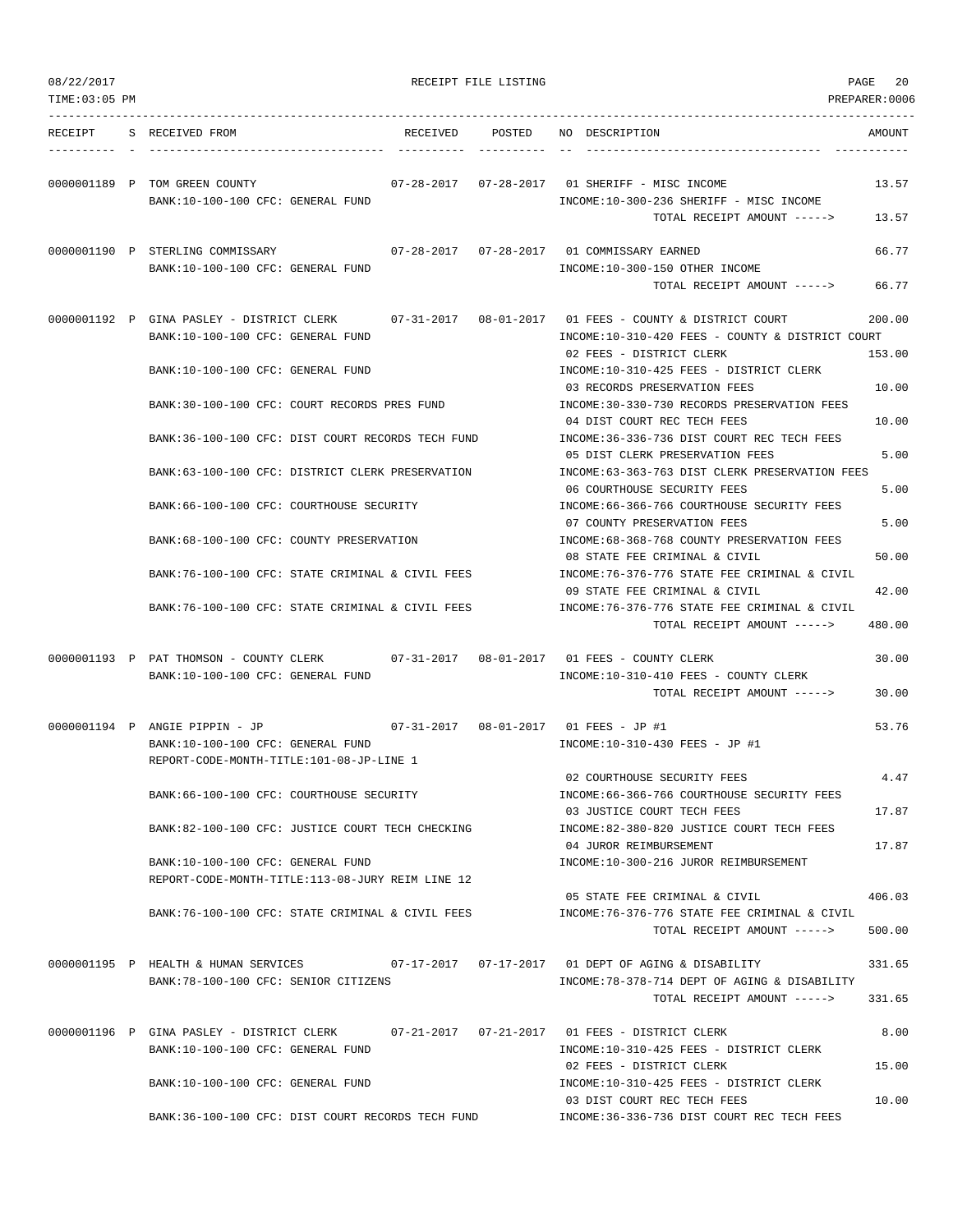TIME:03:05 PM PREPARER:0006 --------------------------------------------------------------------------------------------------------------------------------- RECEIPT S RECEIVED FROM RECEIVED POSTED NO DESCRIPTION AMOUNT ---------- - ----------------------------------- ---------- ---------- -- ----------------------------------- ----------- 0000001196 Continued 04 STATE FEE CRIMINAL & CIVIL 5.00 BANK:76-100-100 CFC: STATE CRIMINAL & CIVIL FEES INCOME:76-376-776 STATE FEE CRIMINAL & CIVIL TOTAL RECEIPT AMOUNT -----> 38.00 0000001197 P TEXAS DEPARTMENT OF TRANSPORTATION 07-20-2017 07-20-2017 01 REPAIRS & MAINTENANCE 1,686.20 BANK:11-100-100 CFC: ROAD & BRIDGE PRECINCT 1 INCOME:11-611-320 REPAIRS & MAINTENANCE 02 CAPITAL OUTLAY LOAN PRINCIPAL 16,000.00 BANK:12-100-100 CFC: ROAD & BRIDGE PRECINCT 2 INCOME:12-612-622 CAPITAL OUTLAY LOAN PRINCIPAL 03 REPAIRS & MAINTENANCE 6,878.89 BANK:12-100-100 CFC: ROAD & BRIDGE PRECINCT 2 INCOME:12-612-320 REPAIRS & MAINTENANCE 04 SALARY - PART TIME 3,500.00 BANK:14-100-100 CFC: ROAD & BRIDGE PRECINCT 4 INCOME:14-614-120 SALARY - PART TIME 05 DIESEL, OIL, AND GASOLINE 9,500.00 BANK:14-100-100 CFC: ROAD & BRIDGE PRECINCT 4 INCOME:14-614-700 DIESEL, OIL, AND GASOLINE 06 ROAD MATERIAL & CONSTRUCTION 9,500.00 BANK:14-100-100 CFC: ROAD & BRIDGE PRECINCT 4 INCOME:14-614-705 ROAD MATERIAL & CONSTRUCTION 07 REPAIRS & MAINTENANCE 10,500.00 BANK:14-100-100 CFC: ROAD & BRIDGE PRECINCT 4 INCOME:14-614-320 REPAIRS & MAINTENANCE 08 TIRES & TUBES 377.09 BANK:14-100-100 CFC: ROAD & BRIDGE PRECINCT 4 INCOME:14-614-725 TIRES & TUBES 09 SUPPLIES 1,761.89 BANK:13-100-100 CFC: ROAD & BRIDGE PRECINCT 3 INCOME:13-613-305 SUPPLIES TOTAL RECEIPT AMOUNT -----> 59,704.07 0000001198 P OFFICE OF COURT ADMINISTRATION 07-28-2017 08-01-2017 01 INDIGENT DEFENSE FEE 1,747.25 BANK:10-100-100 CFC: GENERAL FUND INCOME:10-300-218 TX-TF-IND DEFENSE GRANT 2017 TOTAL RECEIPT AMOUNT -----> 1,747.25 0000001230 P GRANT INTEREST 07-31-2017 07-31-2017 01 INTEREST EARNED 0.45 BANK:10-100-140 GRANT FUND CHECKING INCOME:10-300-180 INTEREST EARNED TOTAL RECEIPT AMOUNT -----> 0.45 0000001231 P FEMA INTEREST 07-31-2017 07-31-2017 01 FEMA INTEREST EARNED 1.78 BANK:38-100-160 FEMA CHECKING INCOME:38-300-150 FEMA INTEREST EARNED TOTAL RECEIPT AMOUNT -----> 1.78 0000001232 P DRUG FORFEITURE INTEREST 07-31-2017 07-31-2017 01 INTEREST EARNED 8.05 BANK:84-100-150 CFC: FC DRUG FORFEITURE CHECKING INCOME:84-384-180 INTEREST EARNED TOTAL RECEIPT AMOUNT -----> 8.05 0000001233 P MMA - BANK INTEREST 07-31-2017 07-31-2017 01 MONEY MARKET CHECKING 26.70 BANK:10-100-130 MONEY MARKET CHECKING **INCOME:10-300-180 INTEREST EARNED** TOTAL RECEIPT AMOUNT -----> 26.70 0000001234 P BANK INTEREST 07-31-2017 07-31-2017 01 GENERAL FUND 184.75 BANK:10-100-100 CFC: GENERAL FUND INCOME:10-300-180 INTEREST EARNED 02 COURT RECORDS PRESERVATION 0.07 BANK:30-100-100 CFC: COURT RECORDS PRES FUND INCOME:30-330-180 INTEREST EARNED 03 DISTRICT COURT TECH FUND 0.03 BANK:36-100-100 CFC: DIST COURT RECORDS TECH FUND INCOME:36-336-180 INTEREST EARNED 04 COUNTY CLERK ARCHIVES FUND 0.83 BANK:50-100-100 CFC: COUNTY CLERK ARCHIVES FUND INCOME:50-350-180 INTEREST EARNED 05 COUNTY CLERK PRESERVATION 2.59 BANK:56-100-100 CFC: COUNTY CLERK PRESERVATION INCOME:56-356-180 INTEREST EARNED 06 DISTRICT CLERK PRESERVATION 0.91

BANK:63-100-100 CFC: DISTRICT CLERK PRESERVATION INCOME:63-363-180 INTEREST EARNED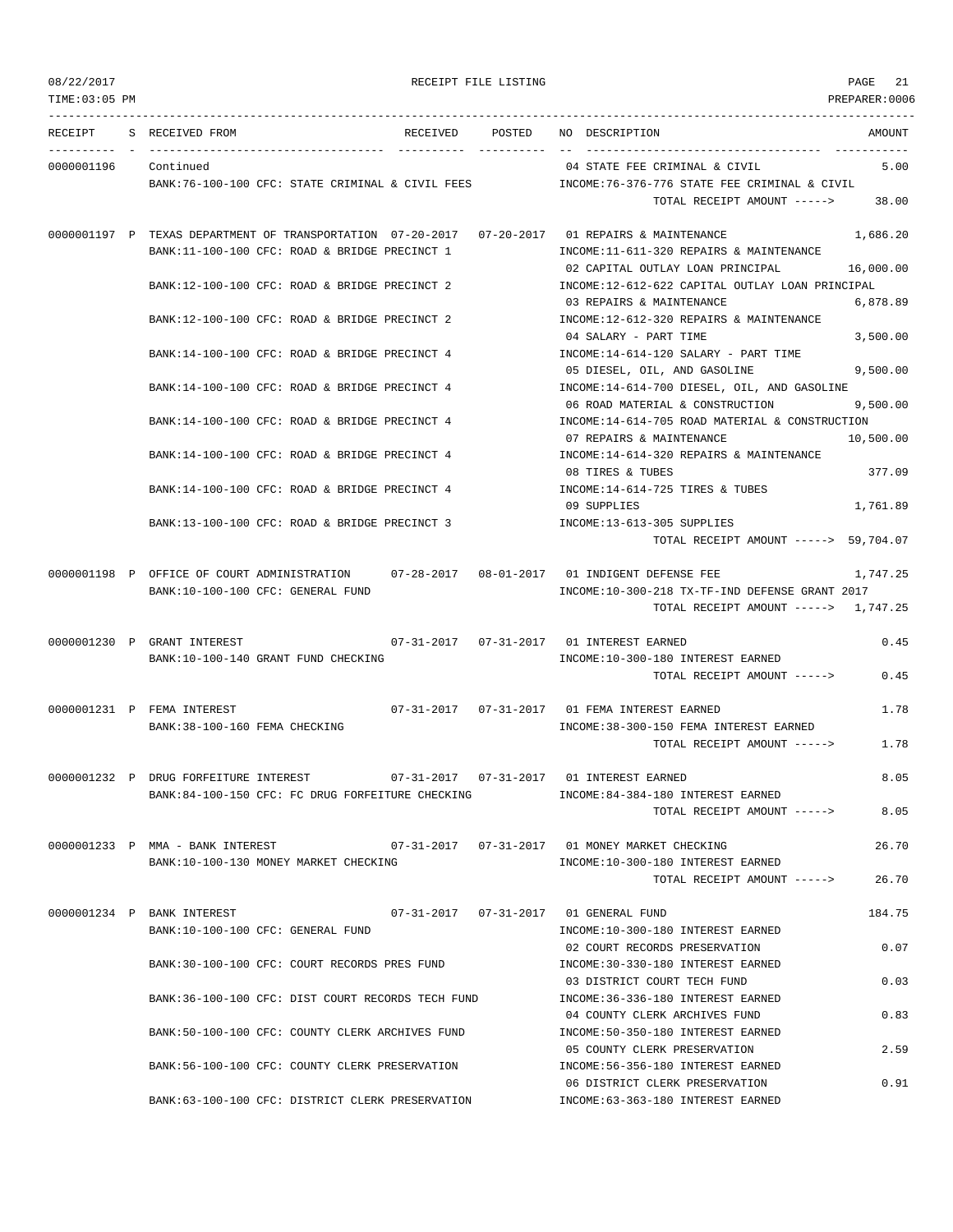| TIME: 03:05 PM |                                                  |          |        |     |                                    | PREPARER: 0006 |
|----------------|--------------------------------------------------|----------|--------|-----|------------------------------------|----------------|
| RECEIPT        | S RECEIVED FROM                                  | RECEIVED | POSTED | NO. | DESCRIPTION                        | AMOUNT         |
|                |                                                  |          |        |     |                                    |                |
| 0000001234     | Continued                                        |          |        |     | 07 COUNTY PRESERVATION             | 0.11           |
|                | BANK:68-100-100 CFC: COUNTY PRESERVATION         |          |        |     | INCOME: 68-368-180 INTEREST EARNED |                |
|                |                                                  |          |        |     | 08 HOT CHECK                       | 0.39           |
|                | BANK: 72-100-100 CFC: HOT CHECK FUND             |          |        |     | INCOME: 72-372-180 INTEREST EARNED |                |
|                |                                                  |          |        |     | 09 JP COURT TECH FUND              | 0.12           |
|                | BANK:82-100-100 CFC: JUSTICE COURT TECH CHECKING |          |        |     | INCOME:82-380-180 INTEREST EARNED  |                |
|                |                                                  |          |        |     | TOTAL RECEIPT AMOUNT $---$         | 189.80         |

REPORT TOTAL 216,925.21